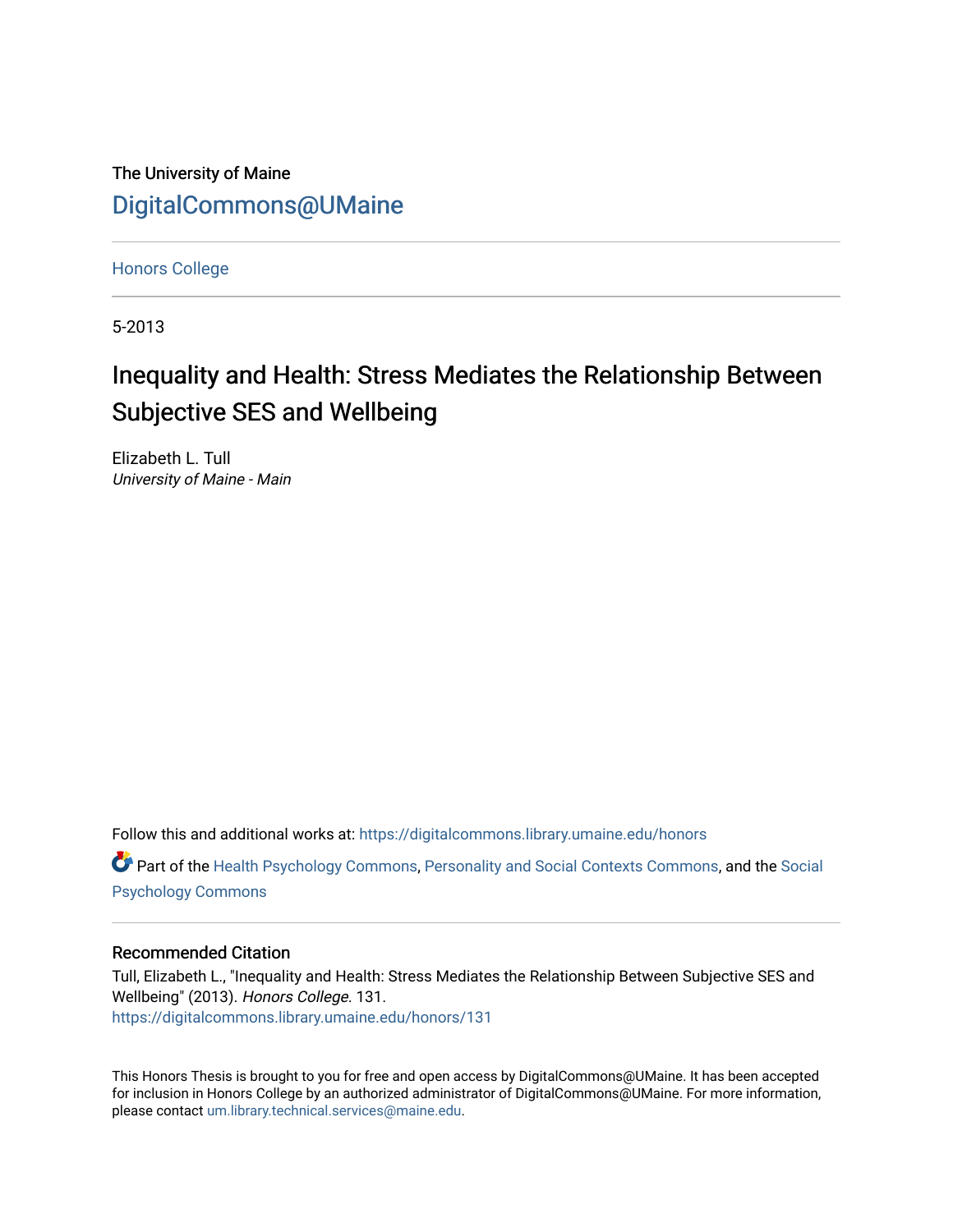# INEQUALITY AND HEALTH: STRESS MEDIATES THE RELATIONSHIP BETWEEN SUBJECTIVE SES AND WELLBEING

By

Elizabeth L. Tull

A Thesis Submitted in Partial Fulfillment of the Requirements for a Degree with Honors (Psychology)

The Honors College

University of Maine

May 2013

Advisory Committee:

Shannon K. McCoy, Ph.D., Assistant Professor of Psychology Jordan P. LaBouff, Ph.D., CLAS-Honors Preceptor of Psychology Melissa Ladenheim, Ph.D., Adjunct Assistant Professor in Honors (Folklore) Adria LaRose, J.D., Adjunct Faculty (Psychology) Ellen Newell, M.A., Graduate Student (Psychology)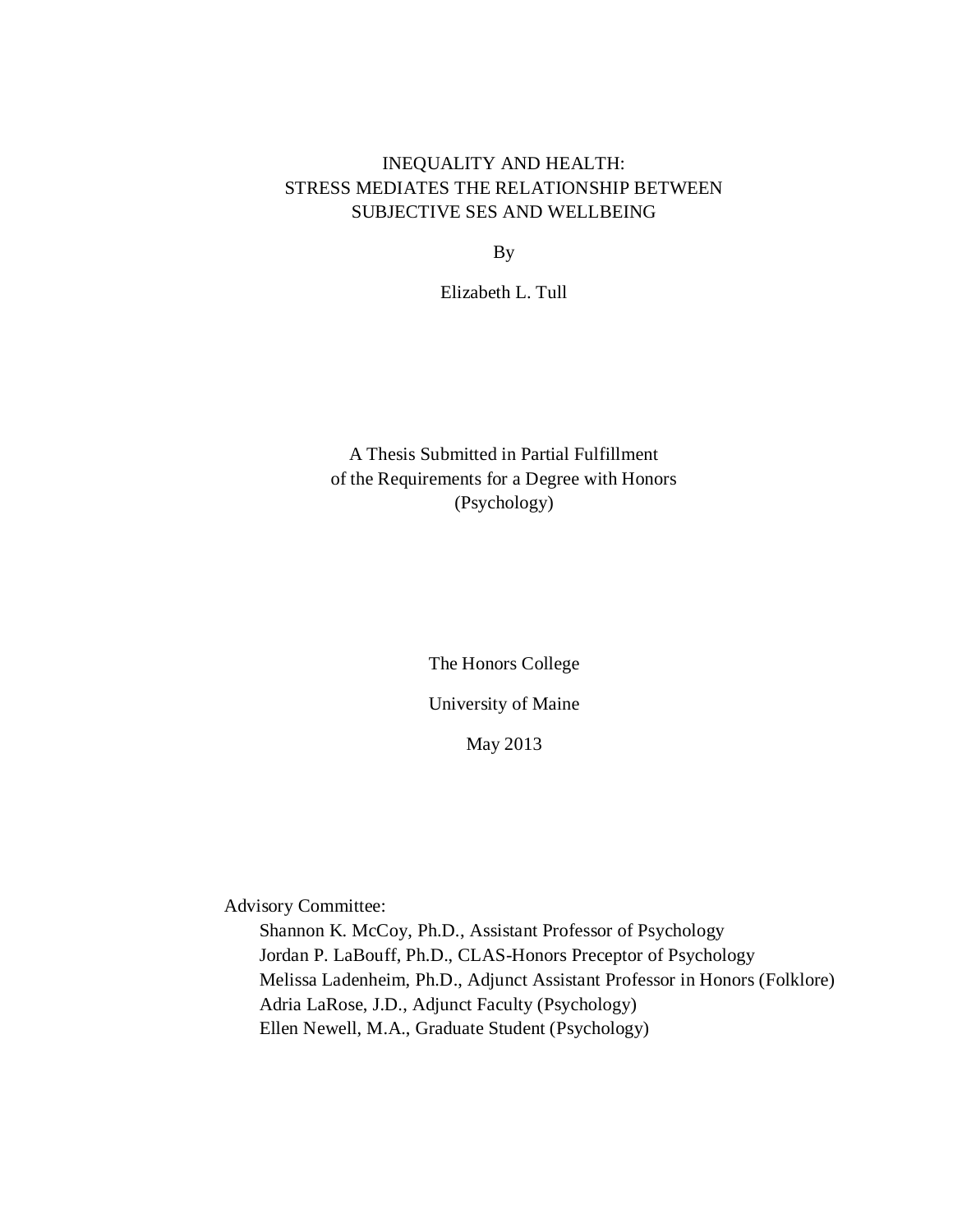© 2013 Elizabeth L. Tull All Rights Reserved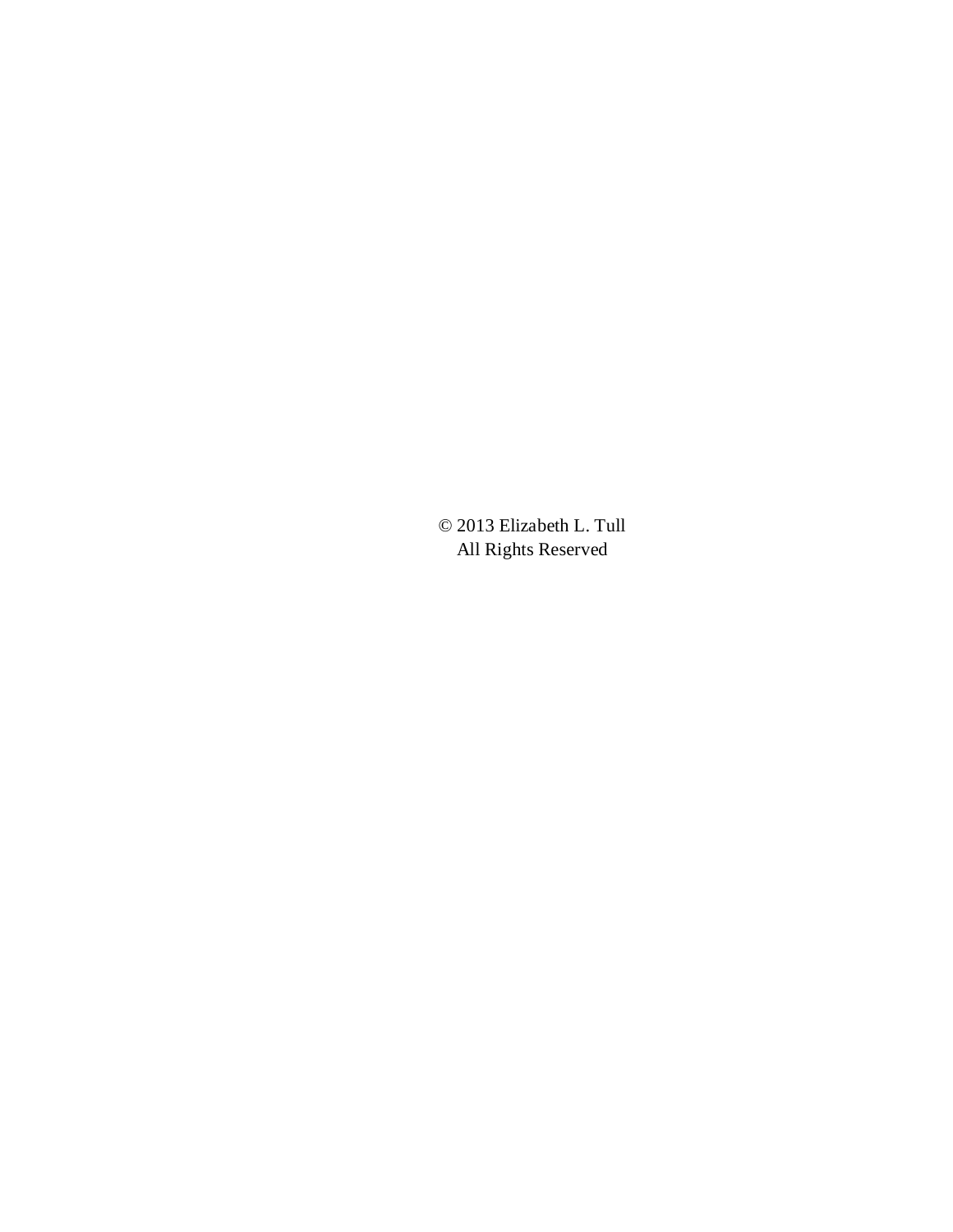#### Abstract

Socioeconomic disadvantage is linked to a variety of health problems ranging from obesity to mental illness (Ball & Crawford, 2005; Wilkinson & Pickett, 2009). The problem lies not in the inequalities between societies, but within societies themselves (Wilkinson & Pickett, 2009). An individual's perception of his or her socioeconomic status (SES) relative to others may be more important to their health than objective measures of SES, such as income or education. Stress associated with the perception of low status could also be linked to negative health outcomes (Adler et al., 2000). In the current research, I examined the relationship between objective and subjective measures of SES, stress, and indicators of psychological and physiological wellbeing, specifically body mass index (BMI), general health, and self-esteem. Hypotheses included that both subjective and objective SES would be negatively related to stress and wellbeing, that the relationship between SES and wellbeing would be indirect, mediated by stress, and that subjective SES would be a better predictor of measures of wellbeing than objective measures of SES. These hypotheses were tested using structural equation modeling on a demographically diverse community sample of urban women. Results indicated that subjective SES was a better predictor of negative health outcomes than objective indicators of SES and that stress mediated these relationships. The findings of this study supported the hypotheses, suggesting perceived relative social position measured by subjective SES and may be a better predictor of indicators of wellbeing than objective measures of socioeconomic status.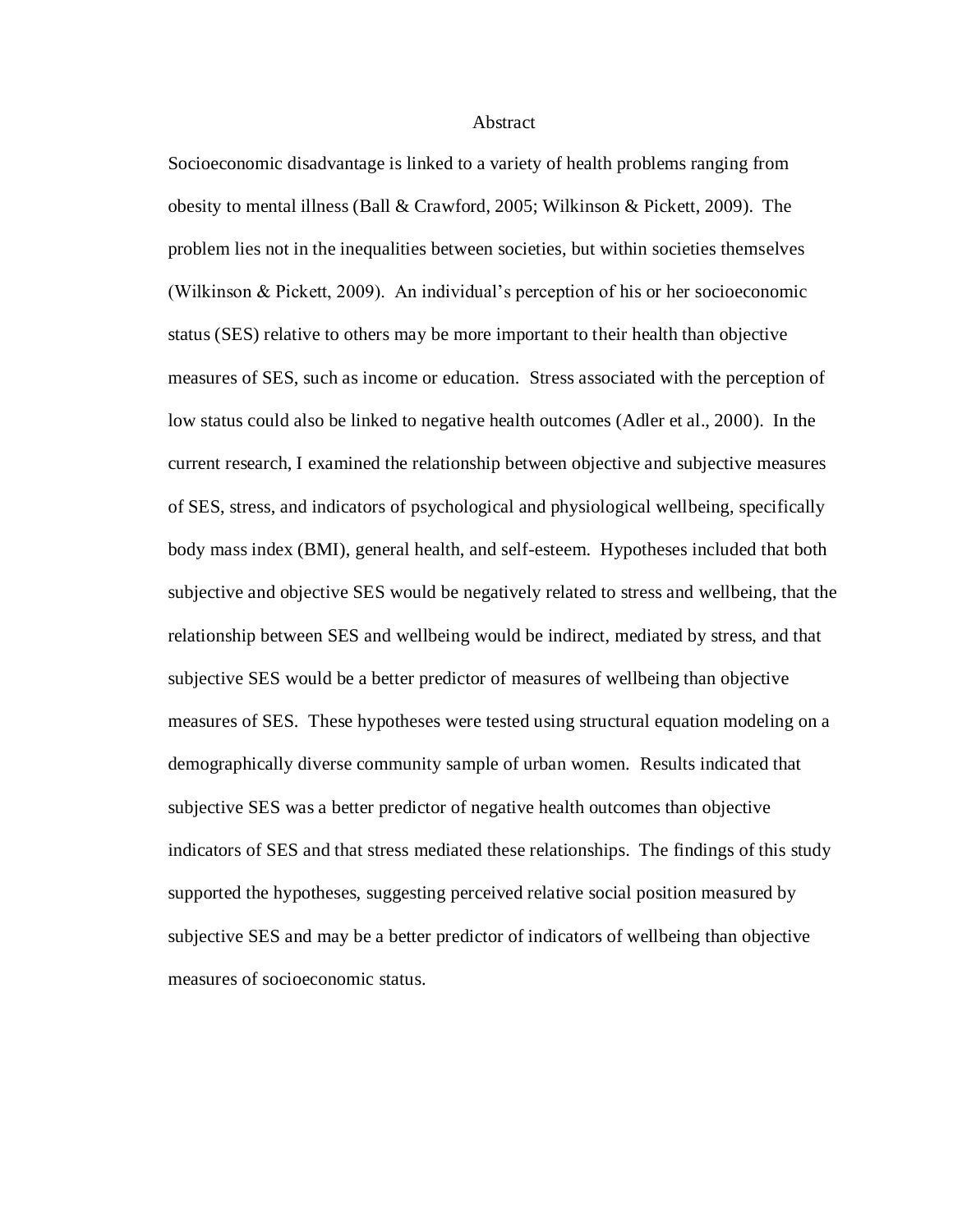Dedication

To my parents.

Thank you for your unfailing support, motivation,

and constant encouragement to be my best.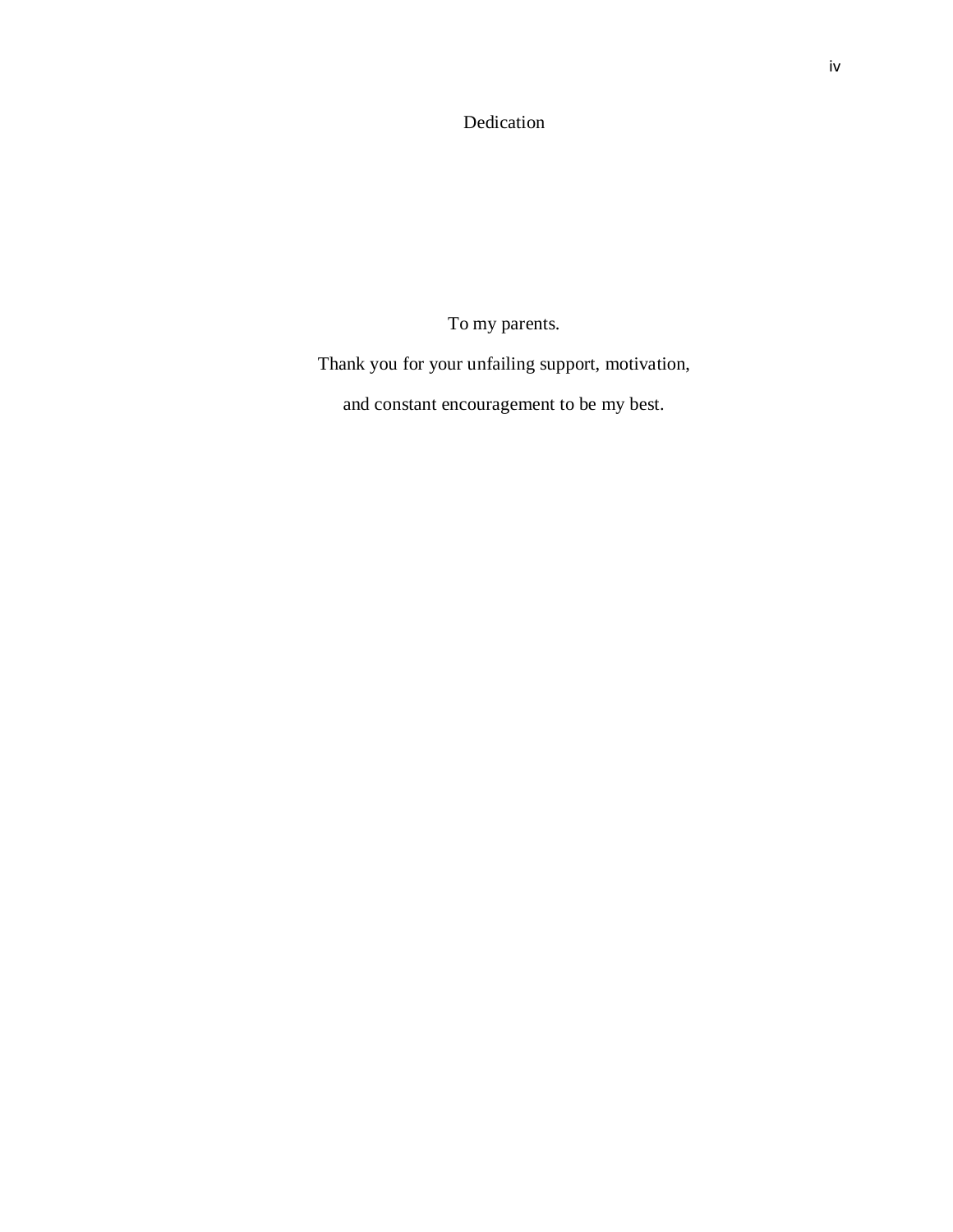# Acknowledgment

I would like to acknowledge Dr. Shannon McCoy, for without her continued guidance and support, this research would not have been possible.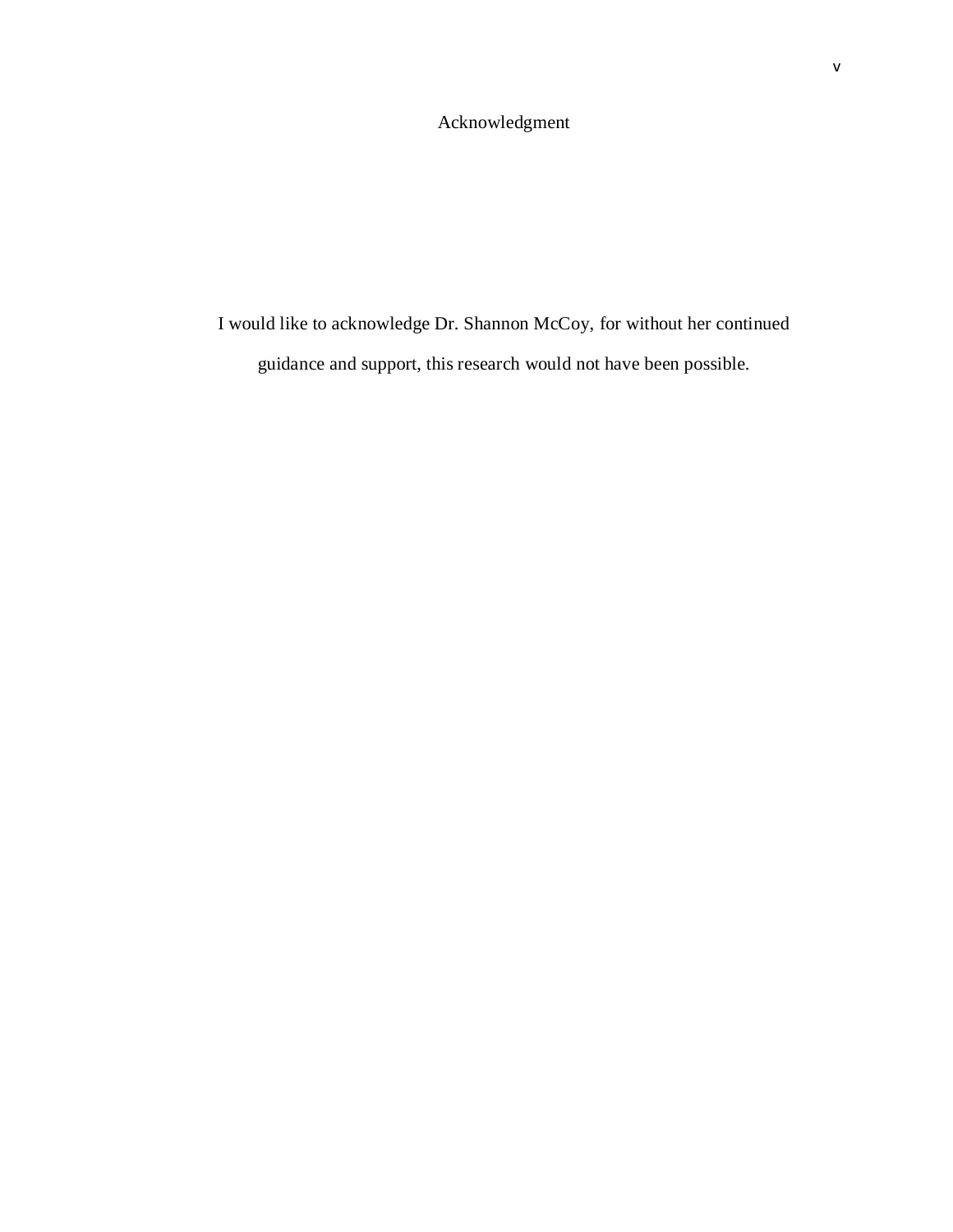# Table of Contents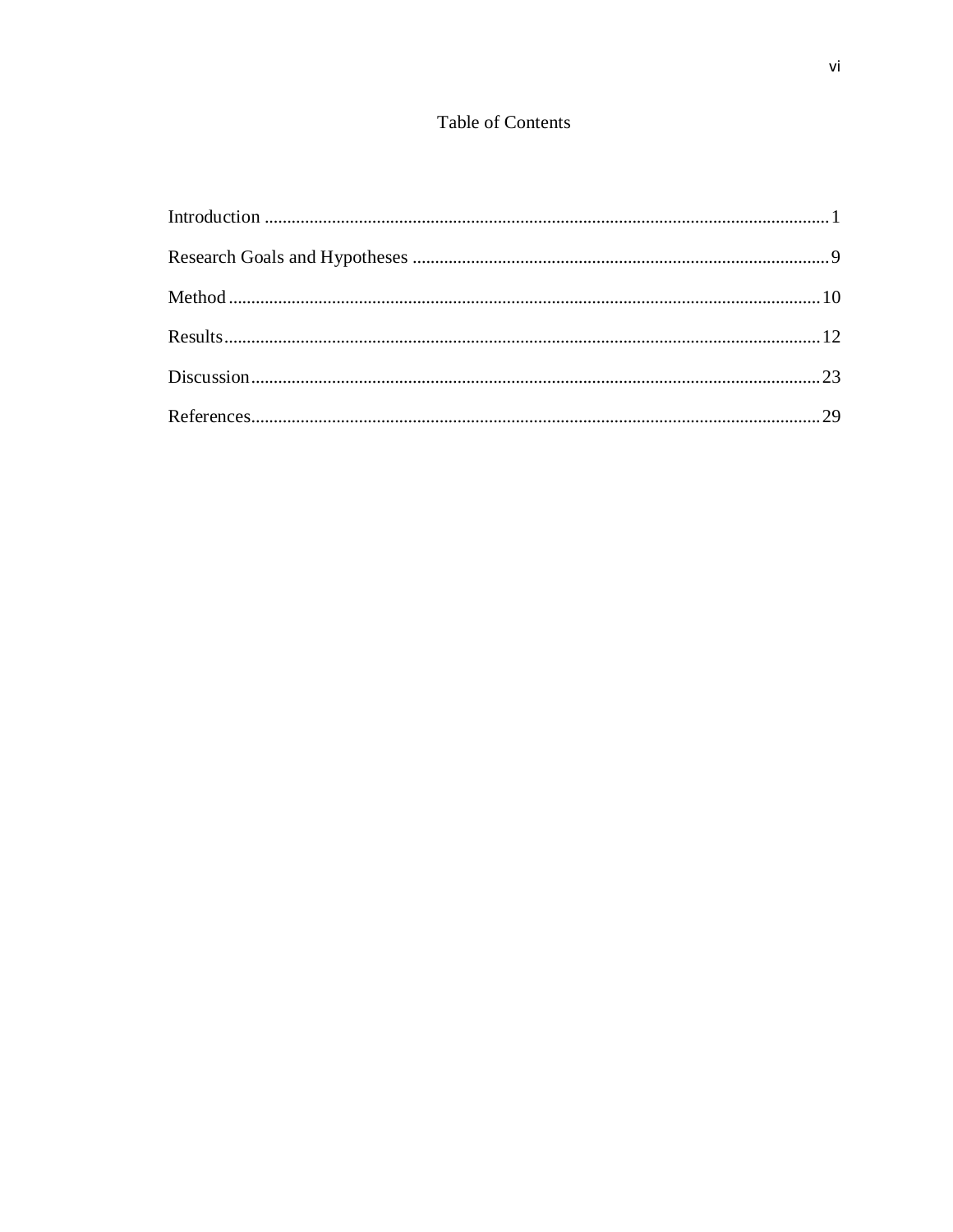# List of Tables and Figures

- Table 1. Demographics
- Table 2. Correlations and Descriptive Statistics
- Figure 1. MacArthur Scale of Subjective Social Status
- Figure 2. Conceptual Model
- Figure 3a. Mixed SES and BMI
- Figure 3b. Objective SES and BMI
- Figure 3c. Subjective SES and BMI
- Figure 4a. Mixed SES and Health
- Figure 4b. Objective SES and Health
- Figure 4c. Subjective SES and Health
- Figure 5a. Mixed SES and Self-Esteem
- Figure 5b. Objective SES and Self-Esteem
- Figure 5c. Subjective SES and Self-Esteem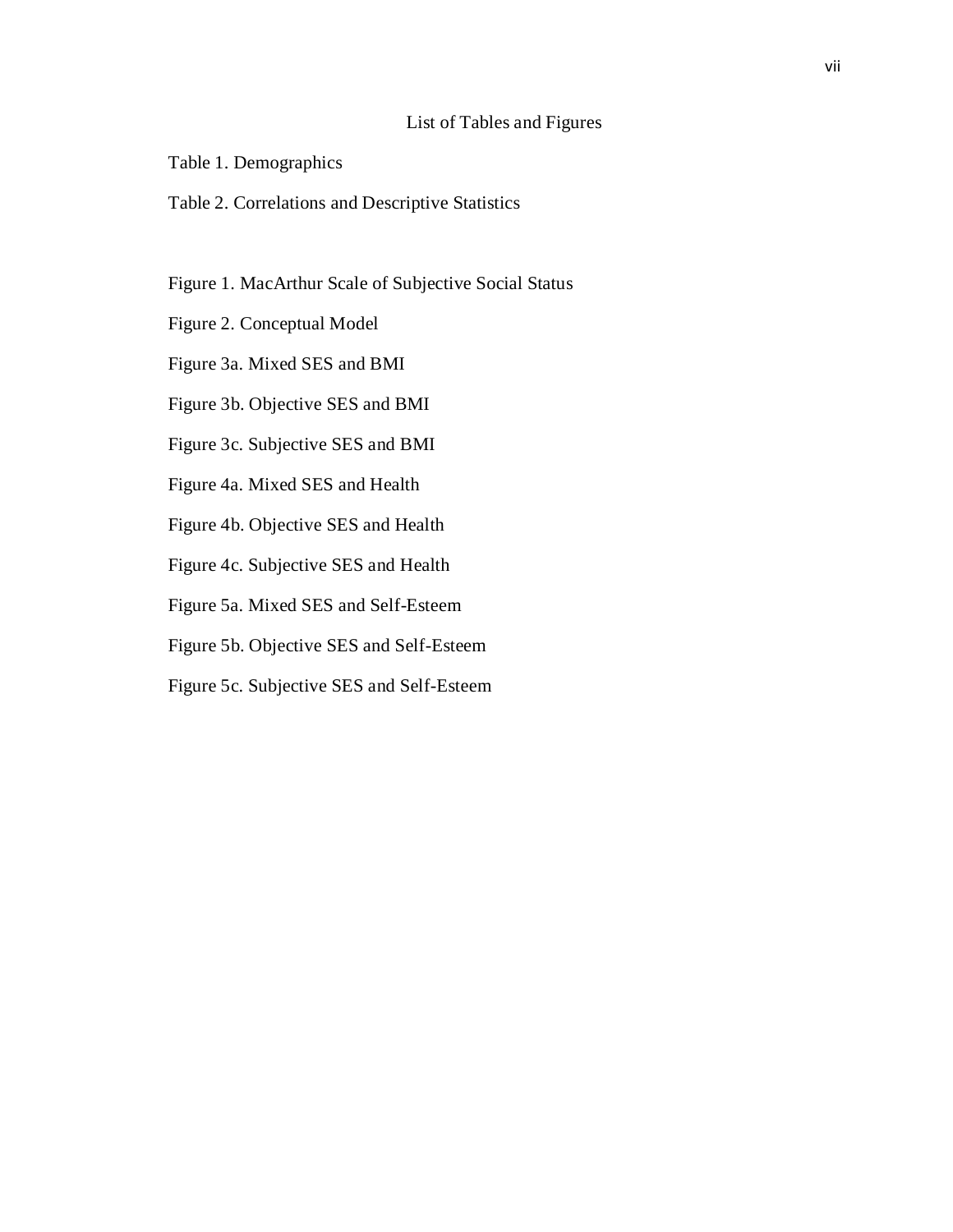# Inequality and Health: Stress Mediates the Relationship Between Subjective SES and Wellbeing

*"The greatest country, the richest country, is not that which has the most capitalists, monopolists, immense grabbings, vast fortunes, with its sad, sad soil of extreme degrading, damning poverty, but the land in which there are the most homesteads, freeholds—where wealth does not show such contrasts high and low, where all men have enough—a modest living—and no man is made possessor beyond the sane and beautiful necessities."*

### *-Walt Whitman*

In society, there is a social hierarchy in which everyone has a place determined by their socioeconomic status (SES). There are the "haves" at the top of society, who have disposable income and are able to live comfortably, and the "have-nots" at the bottom, who may be struggling financially. The "have-nots" are those with low socioeconomic status. To measure one's place, society and researchers often use material indicators of SES such as income and education level to produce an objective measure of an individual's social class (Kraus, Piff, & Keltner, 2009; Ostrove, Adler, Kuppermann, & Washington, 2000). In 2010, a measure by the United States Census Bureau that took into account child care, transportation, medical, and utilities expenses found the national poverty rate to be 16% of the population (Tavernise & Gebeloff, 2011). However, it's not just those in poverty who are considered to have low socioeconomic status. There may be over sixty million more households that live just above the poverty line (Herbert, 2008). Those who have low income, such as those who work at blue-collar jobs, work at a job without benefits, and who may sometimes participate in government assistance programs could also be considered to be of low socioeconomic status (Lott, 2012).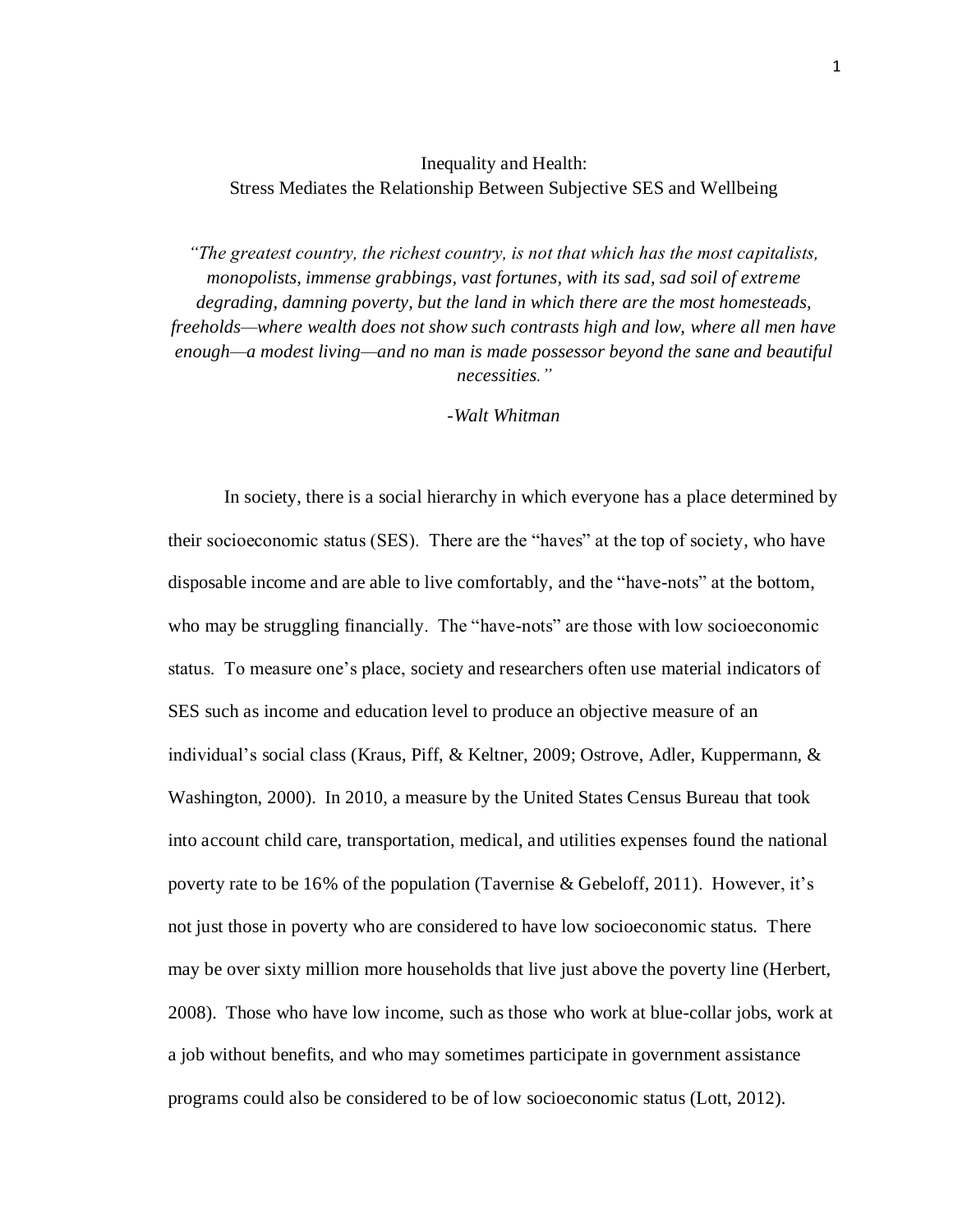Being of low socioeconomic status is associated with a multitude of social and personal problems that extend from financial hardship. People of low SES often live in substandard housing and unsafe neighborhoods and send their children to under resourced schools (Fairchild, 1984). Down the road, it can be more difficult for a child from a low SES family to get into college than a child who grew up in an affluent family (Lott, 2012). In 2009, eighteen million households lacked access to adequate food and the diets of these households consisted of inexpensive, unhealthy foods that can lead to obesity (Lott, 2012). Obesity is a serious health problem among the socioeconomically disadvantaged (Ball & Crawford, 2005) and is unfortunately not the only threat to health and wellbeing. In women, low SES is associated with health issues such as hypertension, heart disease, cervical cancer, and other chronic health conditions (Adler & Coriell, 1997) and low SES among older adults is related to higher rates of many types of psychological and physical disorders (Estes, 1995). It is also more difficult for people of low SES to afford the high costs of health insurance which can negatively impact health and wellbeing (National Center for Health Statistics, 1995).

A massive research endeavor called the Whitehall II study (Marmot et al., 1991) examined health indicators among a group of over 10,000 British civil servants in relation to their job status over many years. The study found that men and women working at low status jobs in the British civil service had higher mortality rates and were at higher risk for heart disease, back pain, cancers, depression, suicide, and overall ill-health than those working at high status jobs. The higher status job an individual had, the less risk he or she faced for these chronic health problems. The study also accounted for factors that may only affect certain SES groups, such as the fact that those in lower status jobs may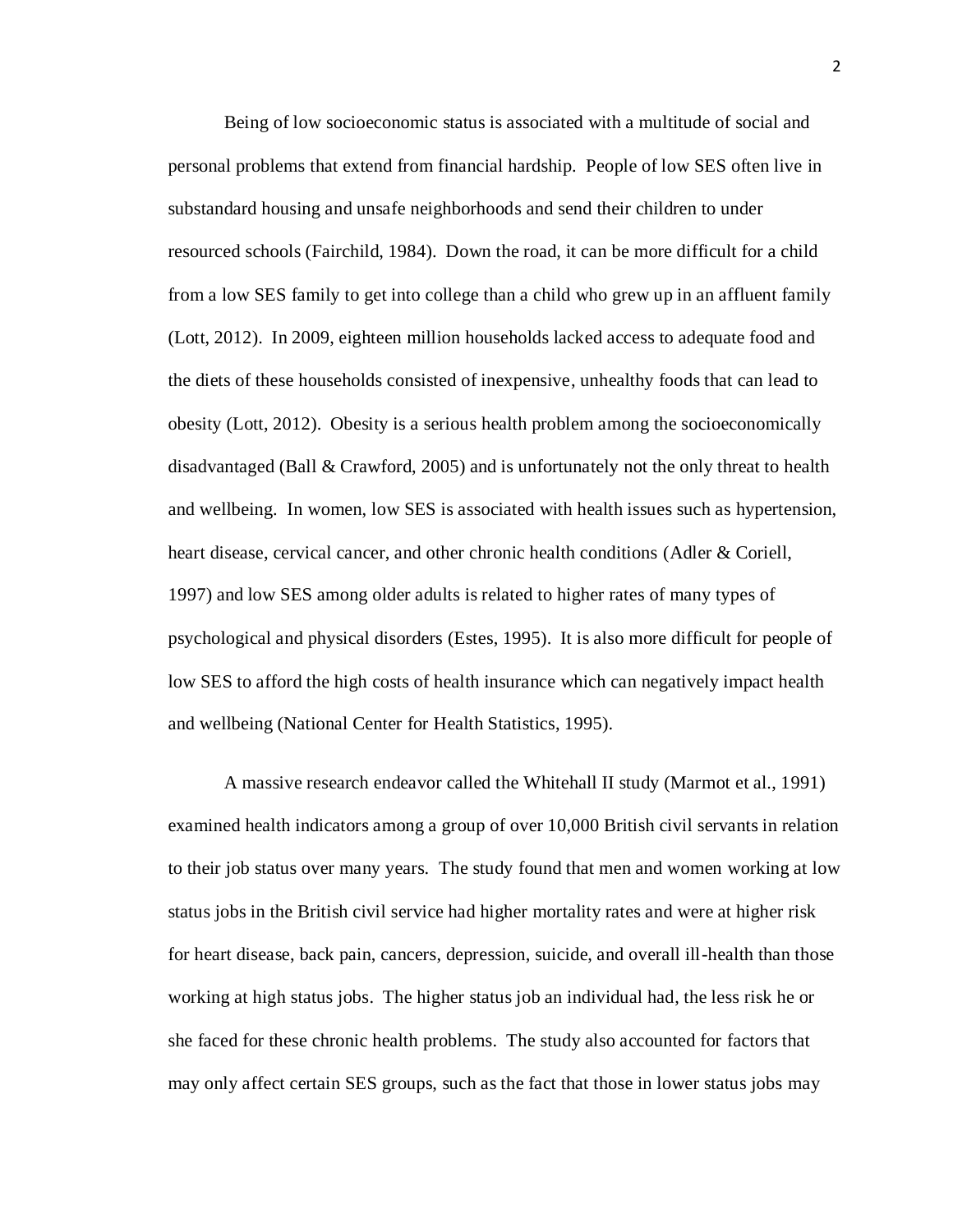be more likely to smoke and have less leisure time. There were no fundamental differences in access to care between the SES groups because of England's utilization of a public healthcare system. Astonishingly, even after controlling for these potential variables, the gradient between status and health continued to exist. Clearly, there is something else contributing to the relationship between socioeconomic status and health. Other research by Marmot, Shipley, and Rose (1984) indicated similar relationships between health and social class. They found that higher socioeconomic status is associated with better health across all levels of social class, from the lowest classes to the middle class and all the way up to the very highest social class (Marmot et al., 1984) which suggests that the relationship between health and SES is more complex than just meeting a person's basic health and survival needs (Operario, Adler, & Williams, 2004).

The answer may lie not in a person's objective socioeconomic status, but in a person's status in relation to others. Income inequality is an issue that is becoming more and more of a problem in affluent countries (Kenworthy, 2010). Someone's position in his or her country's social hierarchy is shown to be directly related to their health. "It appears that relative income or social position may be a better predictor of the social gradient in health within rich countries than are absolute material living standards" (Wilkinson & Pickett, 2009, p. 499). Wilkinson and Pickett's research examined the average life expectancy for men and women in affluent countries and found no significant relationship between national gross income per person and life expectancy. However within countries, they found that health and income level are strongly related across society. They show this in the relationship between the age-adjusted mortality rate per 10,000 people compared to the average income of United States zip codes. When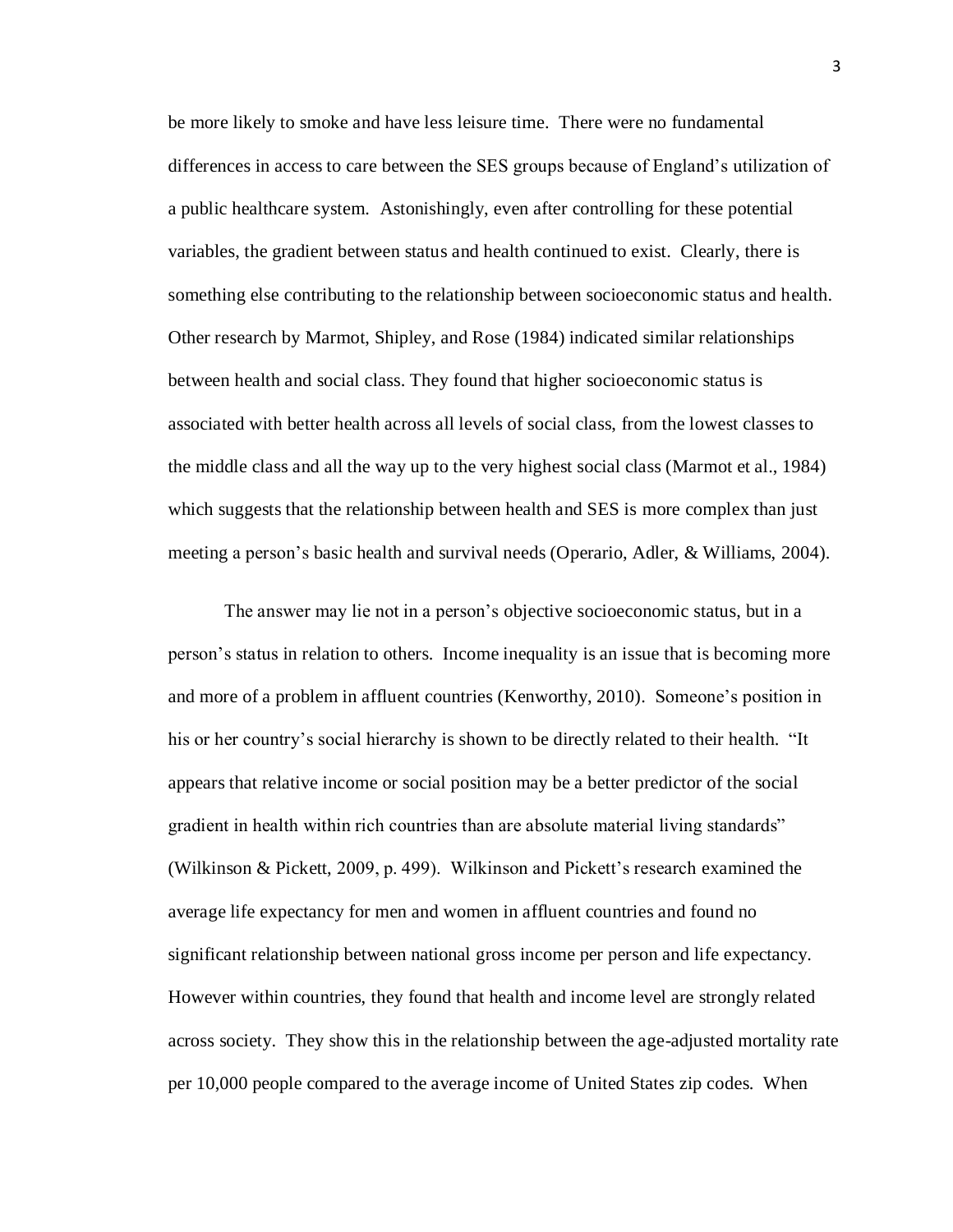moving from the poor end of the spectrum to the rich end of the U. S. population, mortality gradually decreases at a nearly perfect linear rate. These findings illustrate that a relationship between inequality and health does exist and that the relative inequality of an individual may be a better predictor of health and wellbeing than raw income alone.

 This relationship between inequality and health exists not only on an individual level, but on a societal level as well. The size of the gap between the richest and the poorest people within societies is closely correlated with the prevalence of an array of social and health problems: the bigger the gap, the more of these problems exist within the population. In research by Wilkinson and Pickett (2009), an Index of Health and Social Problems was compared to the average income per person of twenty of the top fifty richest countries in the world determined by gross national product per head. The Index included factors such as mental illness, life expectancy, infant mortality, and obesity. There was no significant relationship between scores on the Index and a country's average income per person, suggesting that an affluent country's income per person is not entirely indicative of the level of health and social problems it experiences. Wilkinson and Pickett went on to compare the Index of Health and Social Problems to the income inequality of the same countries. The level of inequality within a country was determined by ratios comparing the disparity in income between the top and bottom 20% of each country's population. They found that among rich countries, there is a correlation coefficient of .87 between inequality and the Index of Health and Social problems which indicates a very strong relationship. As inequality rises in a population, so does a multitude of negative health outcomes. It appears that the problem lies not in the inequalities in wealth between societies, but in the inequality within societies.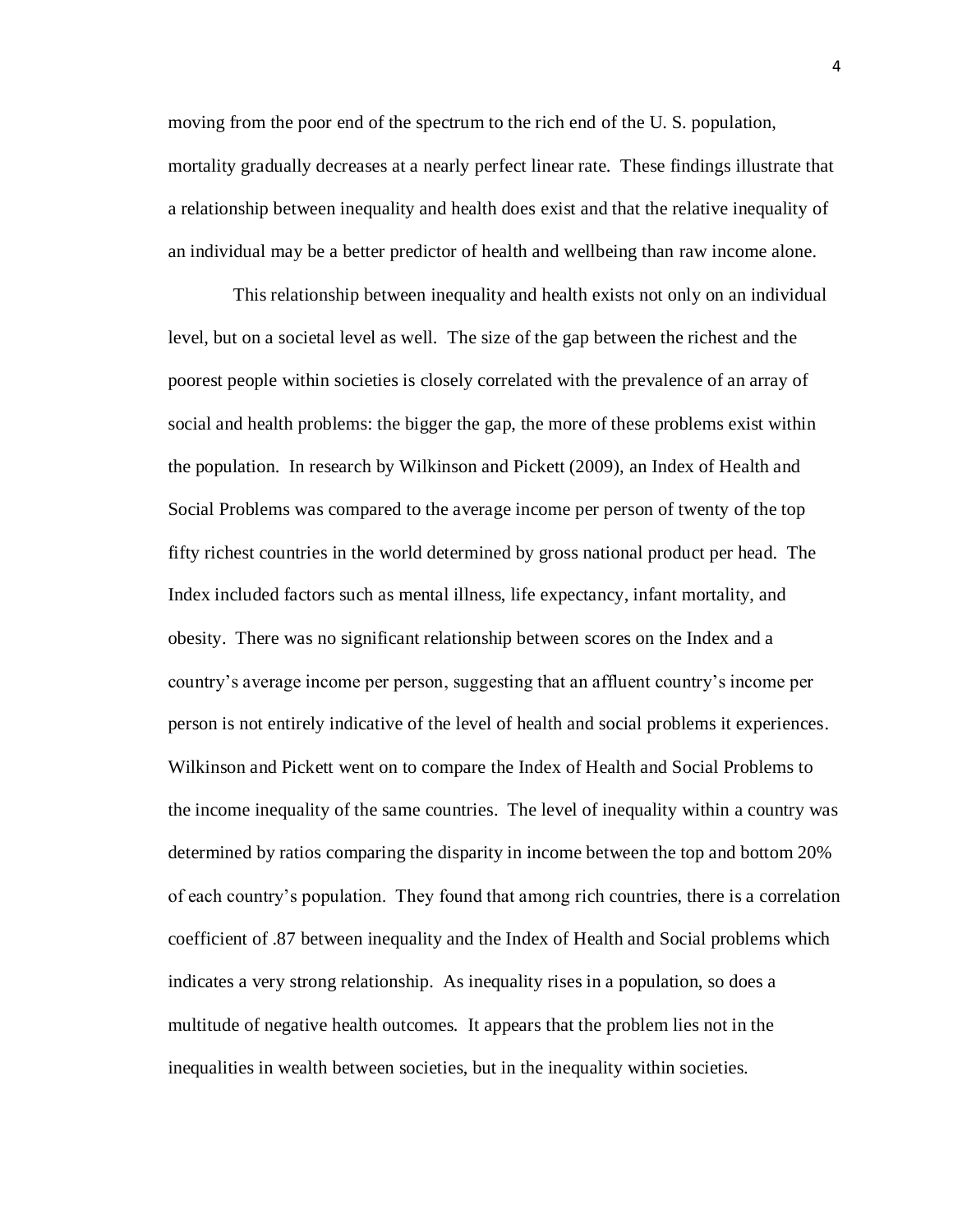One reason that relative social position and inequality may be so important is because it is a natural tendency of humans to compare themselves to others. Festinger's (1954) theory of social comparison states that human beings have a drive to evaluate their opinions and abilities and do so by comparing their opinions and abilities to those of others when objective means are unavailable. This tendency to make comparisons is naturally ingrained in everyone and the results of these comparisons influence a person's experiences, judgments, behaviors, and have a large impact on the self (Corcoran, Crusius, & Mussweiler, 2011). Comparisons can be made in two directions: a person can compare themselves to someone worse than themselves, called a downward comparison, or to someone better than themselves, called an upward comparison. In research by Mendes, Blascovich, Major, and Seery (2001), upward comparisons elicited threat responses in participants during a cooperative task, suggesting that comparing oneself to someone better off can be a stressful experience. The tendency to compare oneself to others, because it is so natural and powerful, could help explain why relative social position is an important component of wellbeing.

One way to evaluate a person's status relative to others is to consider his or her subjective socioeconomic status. As opposed to objective SES, subjective SES is a measure of social status that examines an individual's perception of his or her social standing relative to others rather than looking at raw factors such as income and education level. The MacArthur Scale of Subjective Social Status (Ostrove et al., 2000) is a measure used to evaluate a person's perception of his or her relative social position. This measure consists of an image of a ladder and participants are instructed to select the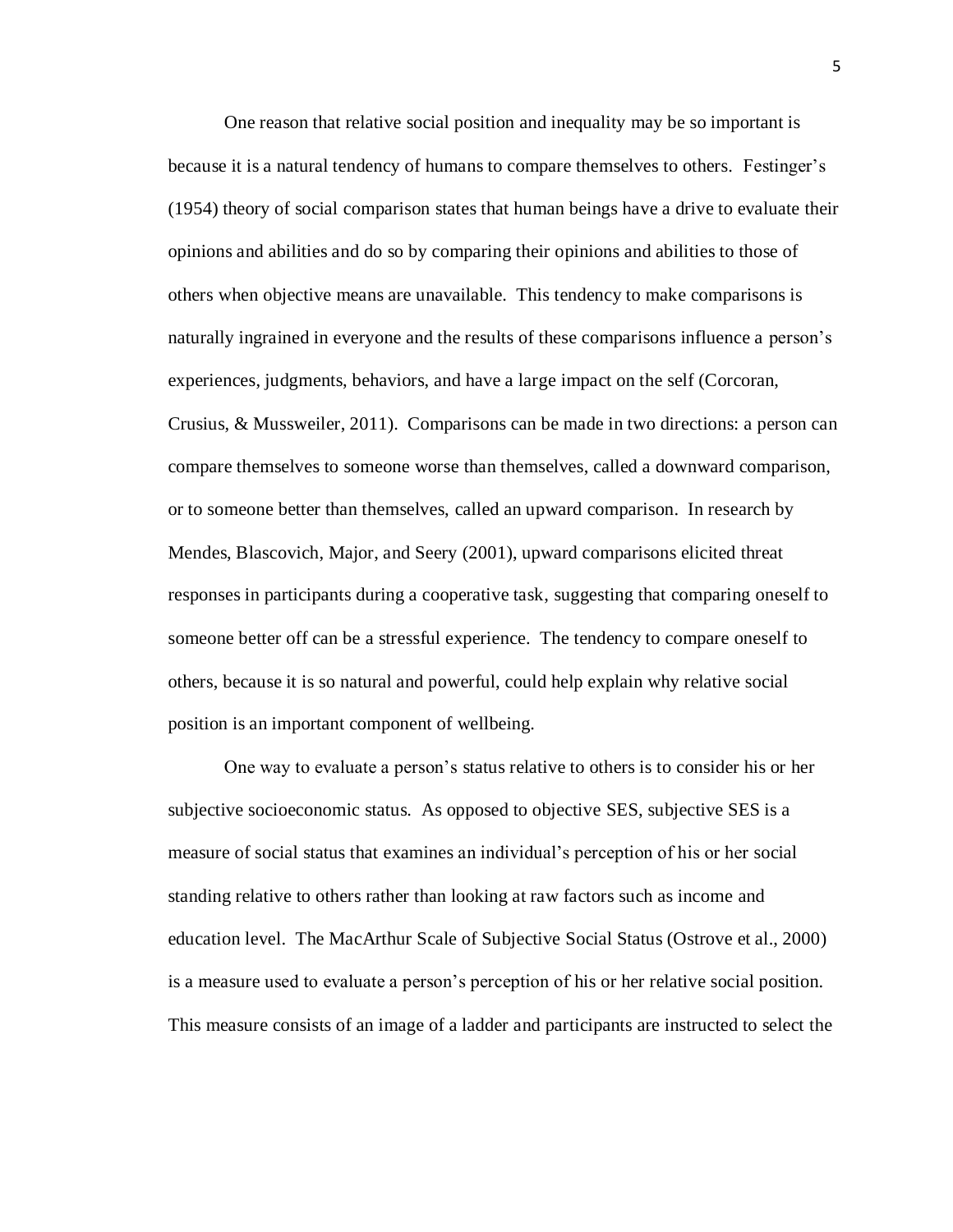rung of the ladder that indicates where they feel they stand relative to the rest of society—his or her subjective SES. (Kraus, Piff, & Keltner, 2009; see Figure 1).

Figure 1. The MacArthur Scale of Subjective Social Status

Think of this ladder as representing where people stand in their communities.

People define community in different ways; please define it in whatever way is most meaningful to you. At the top of the ladder are the people who have the highest standing in their community. At the bottom are the people who have the lowest standing in their community.

Where would you place yourself on this ladder?

Please place a large "X" on the rung where you think you stand at this time in your life, relative to other people in your community.



Research shows that subjective SES correlates with objective measures of SES such as income, education level, and occupation, but that it may also be used as an independent measure of an individual's socioeconomic status (Ostrove et al., 2000). Although a relatively newer measure of SES, this scale is a promising indicator of an individual's perception of relative social standing across various levels of socioeconomic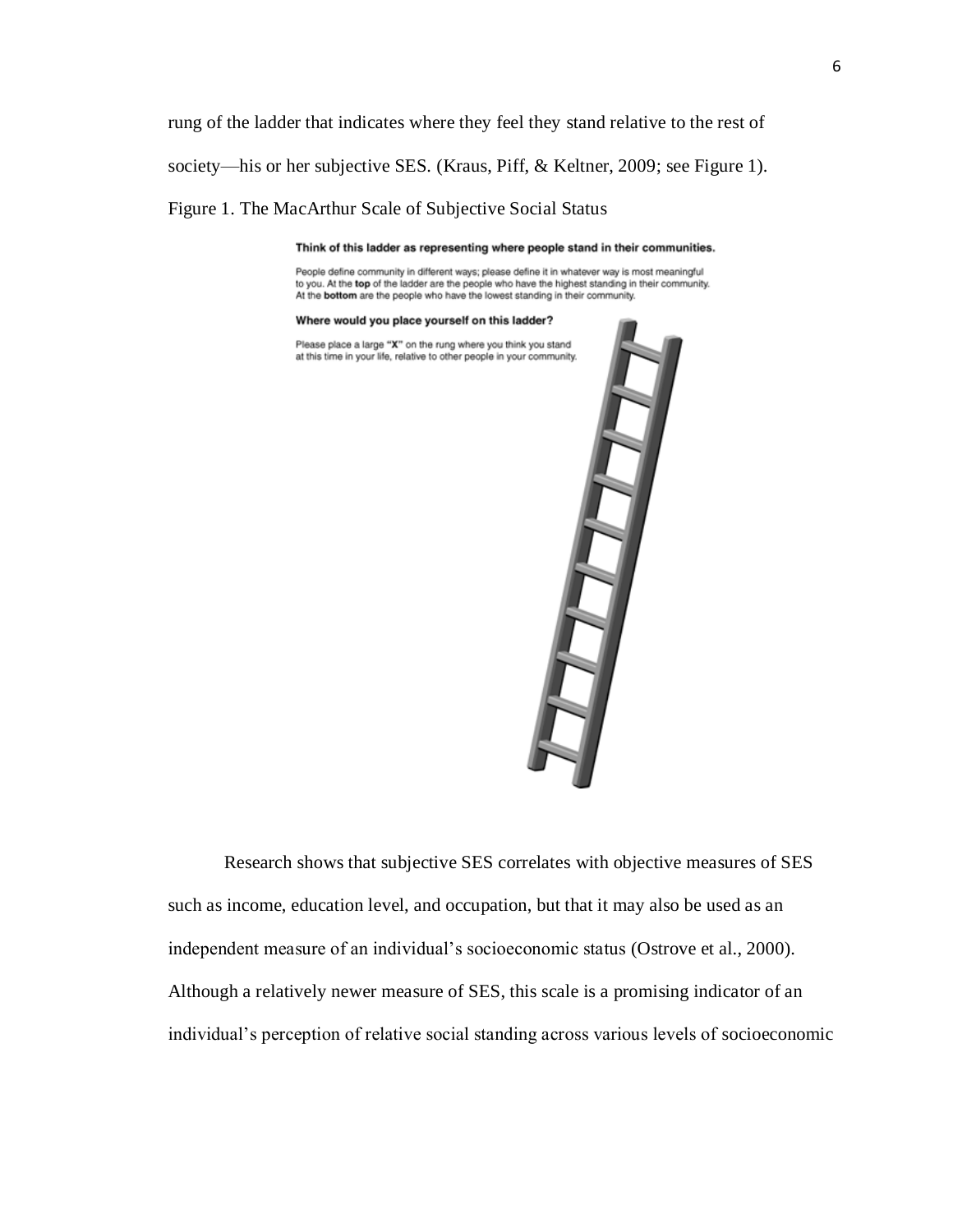status (Operario et al., 2004). The ladder is a way to capture on an individual level the relative inequality that Wilkinson and Pickett (2009) studied at the societal level.

### Socioeconomic Status and Health

Both objective and subjective measures of SES have been examined frequently in recent research, particularly as predictors of health. Singh-Manoux, Marmot, and Adler (2005) tested the predictive ability of both types of SES on health and change in health status using data from the Whitehall II study (Marmot et al., 1991). They found that only subjective measures of SES, not objective measures, were significantly related to health status and decline in health status over time. They concluded that subjective SES using the MacArthur Scale of Subjective Social Status is a better predictor than objective measures of SES of health status and decline in health status over time in middle aged adults.

A study by Adler, Epel, Castellazzo, and Ickovics (2000) also examined the relationships between objective SES and subjective SES and a variety of psychological and physiological variables in a sample of women. The study found that subjective SES was significantly correlated with a number of physiological and psychological variables. Individuals that ranked themselves more highly on the subjective ladder, indicating higher subjective SES, had better self-rated health, a smaller waist-to-hip ratio, and a lower heart rate (Alder et al., 2000). Subjective SES was more strongly correlated than objective SES with all psychological and physiological health indicators. Adler and colleagues theorize that subjective SES takes into account an individual's past and future social status and is therefore a better synthesis of the elements that contribute to a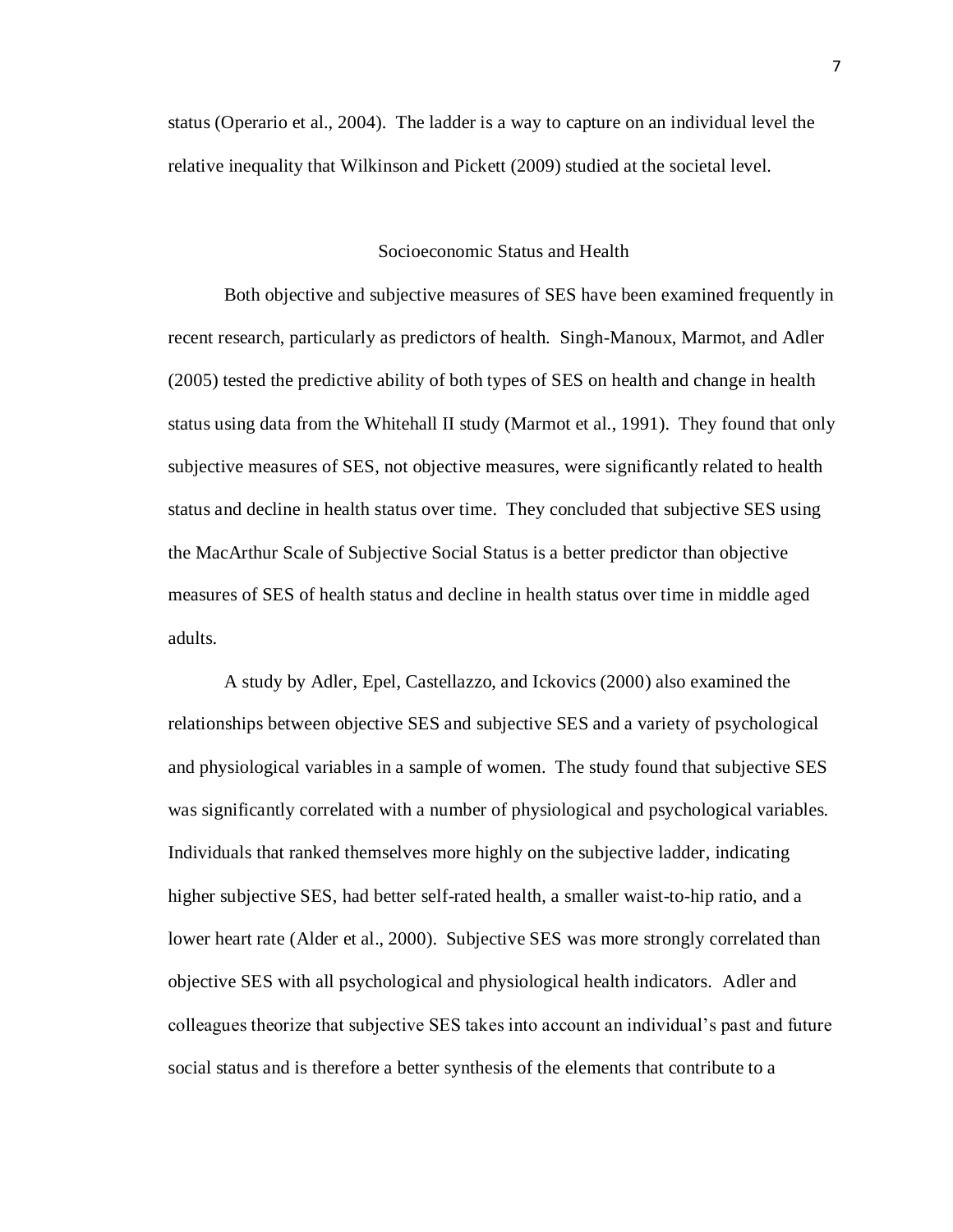person's SES. In an extension of this research I hypothesize that subjective SES may capture perceived relative inequality and may lead to negative outcomes due to increased stress.

# Socioeconomic Status and Stress

My hypothesis is consistent with the theoretical perspective of the Adler et al. (2000) study suggesting that, "low subjective SES could either increase stress directly or increase vulnerability to the effects of stress" (p. 590).

The relationship between stress, socioeconomic status, and poor health outcomes has been demonstrated in other research as well. In a study by Lantz, House, Mero, & Williams (2005), lower socioeconomic position was related to an increased exposure to more stressful life events and that higher financial stress was predictive of lower selfrated health scores over several years. This research indicates that stress is involved in the relationship between socioeconomic status and health indicators. Further, findings in research by Operario et al. (2004) suggest that increases in subjective social status may reduce psychological distress that negatively impacts an individual's health. Thus I hypothesize that those lower in SES will report greater stress, and that this relationship will be stronger for a subjective measure of SES.

# Socioeconomic Status and Self-Esteem

Just as socioeconomic status reflects how society views someone, self-esteem is a reflection of how someone views him/herself (Twenge & Campbell, 2002) and thus it can be useful to examine these variables as they relate to each other. This relationship between socioeconomic status and self-esteem is also well documented in research: self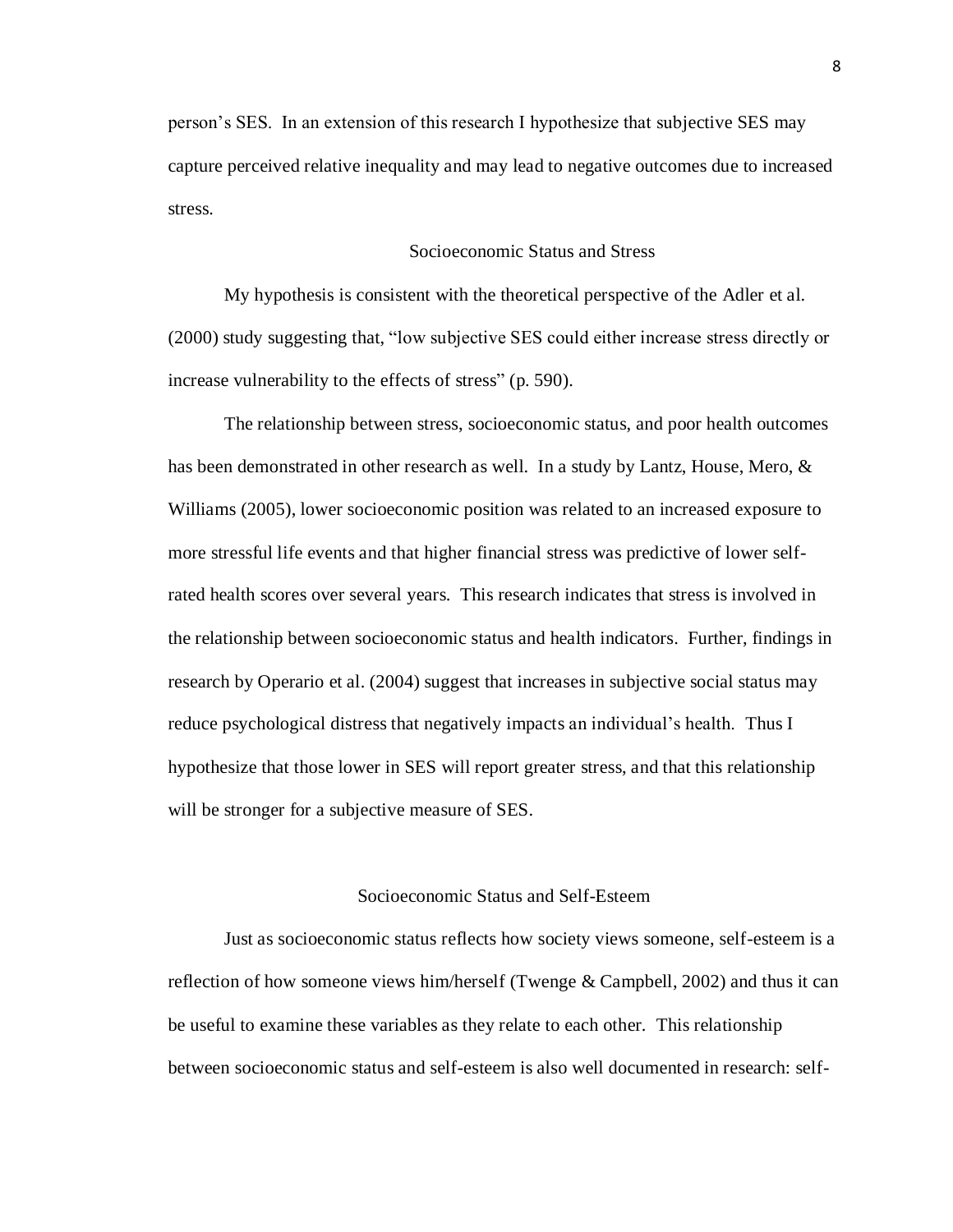esteem is positively correlated with SES (Malka & Miller, 2007) and in a meta-analysis by Twenge and Campbell (2002), research indicated that there was a statistically significant positive correlation between self-esteem and SES that becomes stronger as an individual gets older until decreasing after the age of retirement. Self-esteem also has a close relationship with a person's mental health (Hu, Li,  $&$  Wang, 2006) and is positively related to overall psychological wellbeing (Neff, 2011).

#### **Research Goals and Hypotheses**

The current research examines the relationship between socioeconomic status (both objective and subjective) and indicators of wellbeing, specifically stress, body mass index (BMI), general health, and self-esteem. The goal of this study is to better understand the relationship that exists between these variables, as the research mentioned previously has shown that there are links existing between them. Understanding these relationships could be valuable in determining which type of socioeconomic status measures are most predictive of an individual's wellbeing and potentially offer insight on how to intervene in or prevent negative health outcomes as a product of these variables.

Hypotheses included that both subjective SES, measured by the MacArthur Scale of Subjective Social Status (Ostrove et al., 2000), and objective SES, measured by income and level of education, would be negatively related to indicators of wellbeing and stress. I predicted that the effect of SES on wellbeing would be an indirect effect, mediated by stress. Finally, I hypothesized that subjective SES would be a better predictor of all measures of wellbeing than objective measures of SES or a combined measure of SES.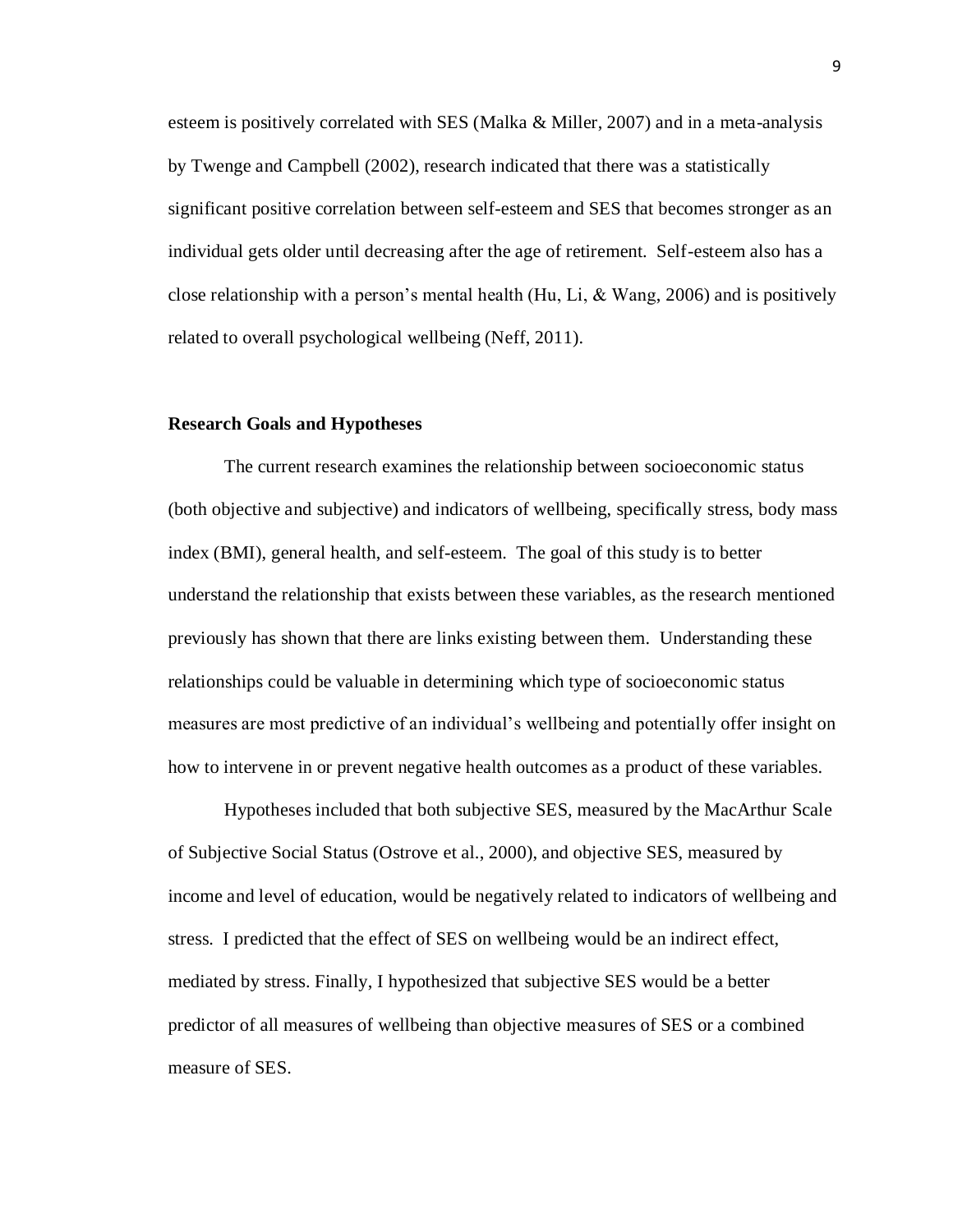#### **Method**

#### **Participants and Procedure**

A racially and socioeconomically diverse group of urban women from the San Francisco Bay Area of California with ages ranging from 19 to 64 years of age (*N*=597, *Mage*=28.39, *SD*=2.73, Race: 58.3% White; see Table 1) were recruited to participate in this online study via a variety of methods including flyers in community centers, newspaper advertisements, and Craigslist posts. Participants reported demographic information (including measures of objective and subjective socioeconomic status and height and weight information that was calculated into BMI) and completed a variety of measures related to physical and psychological wellbeing. All measures, unless otherwise noted, used a 1 (strongly disagree) to 7 (strongly agree) scale for responses.

|                  | (N=597)      |  |  |
|------------------|--------------|--|--|
| Race             |              |  |  |
| Latina           | 6.7%         |  |  |
| African American | 6.4%         |  |  |
| White            | 58.3%        |  |  |
| Native American  | 1.0%         |  |  |
| Asian            | 18.0%        |  |  |
| Indian           | 2.4%         |  |  |
| Other            | 6.7%         |  |  |
| Age              |              |  |  |
| Mean (SD)        | 28.39 (2.73) |  |  |
| Education        |              |  |  |
| Mean $(SD)$      | 4.5(1.23)    |  |  |
| Income           |              |  |  |
| Mean (SD)        | 2.93(1.35)   |  |  |

Table 1. Demographics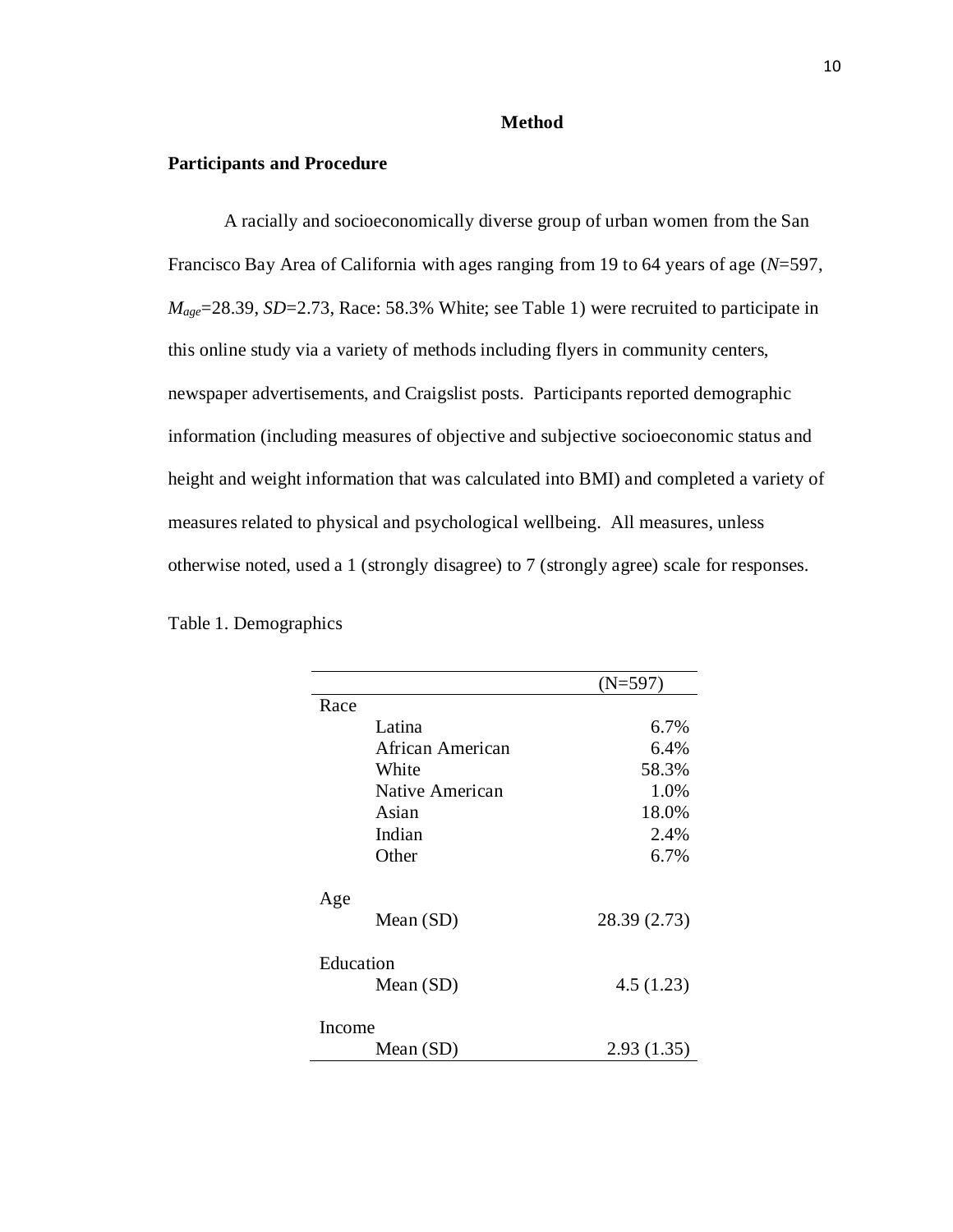# **Measures**

#### *Objective SES*

Participants indicated their education level on a 7 point scale  $(1 =$ some high school,  $2 =$  high school graduate or equivalent,  $3 =$  some college,  $4 =$  junior college or technical college graduate,  $5 =$  college graduate,  $6 =$  master's degree,  $7 =$  doctoral degree) and reported their household's yearly income (including the income of a spouse or partner) on a 6 point scale (0 = lowest through \$15,000,  $1 = $15,001 - $25,000$ ,  $2 =$  $$25,001 - $35,000, 3 = $35,001 - $50,000, 4 = $50,001 - $75,000, 5 = $75,001 $100,000, 6 = $100,001 - highest)$  as used in previous studies (Adler et al., 2000).

# *Subjective SES*

Participants were given the MacArthur Scale of Subjective Social Status, a measure where they rank themselves on a ladder relative to other members of their community, where higher rungs represented increasing levels of income, occupational status, and education level (Adler et al., 2000); see Figure 2)

#### *Stress*

Participants completed Cohen's (1983) Perceived Stress Scale (10 items; e.g. "In the last month, how often have you felt that things were going your way?";  $\alpha = .91$ ; STRESS).

#### *Body Mass Index*

Participants' self reported height and weight were calculated into a BMI score, where BMI = [weight in pounds / (height in inches x height in inches)]  $\bar{x}$  703.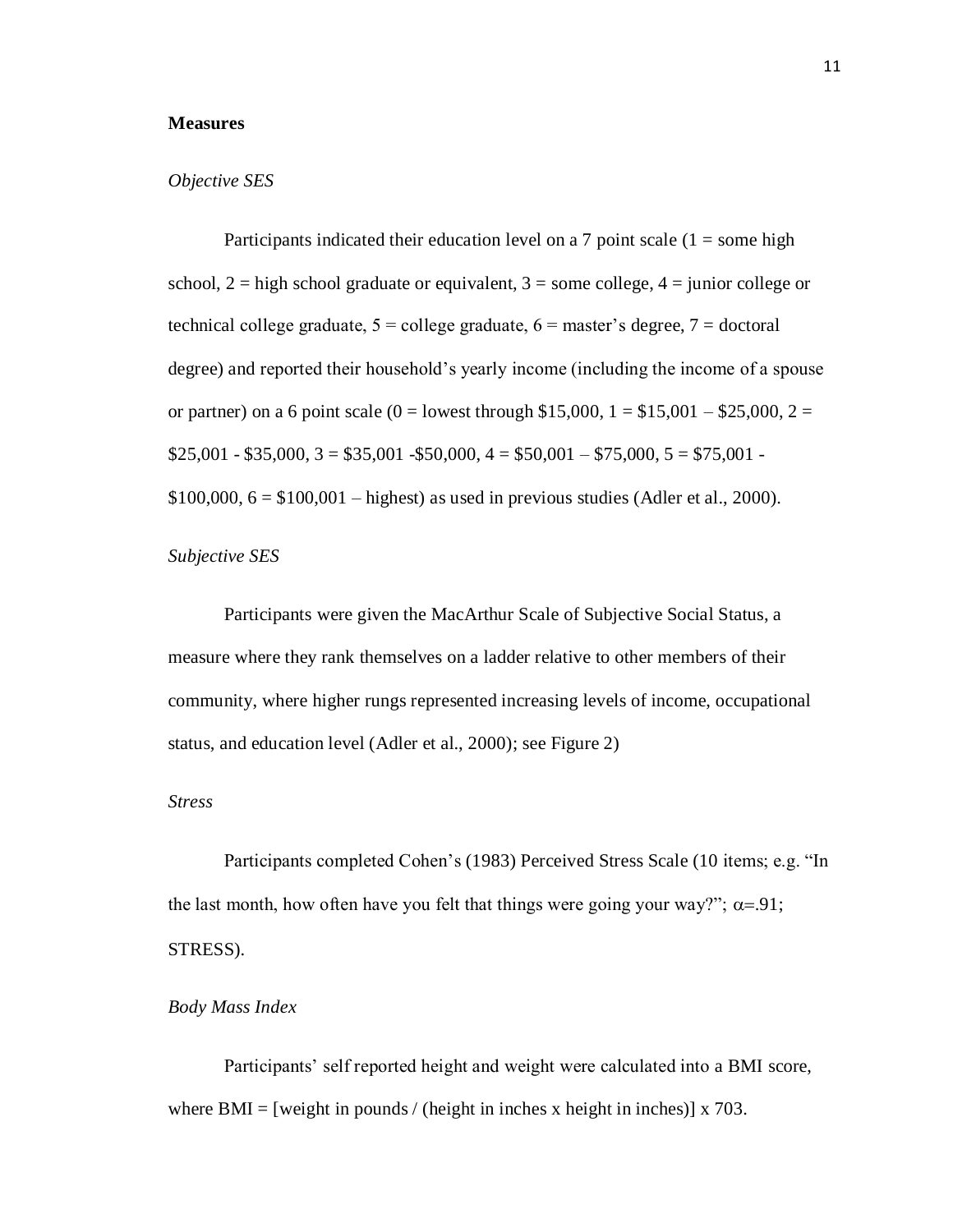# *Physical Health*

Participants reported their current health status on three subscales from the Short Form (36) Health Survey (SF-36; Ware & Sherbourne, 1992): limitations to physical functioning (10 items; "climbing one flight of stairs";  $\alpha$ =.89; PF), general health (5 items; "My health is excellent";  $\alpha$ =.71; GH), and experience of physical pain (2 items; "How much bodily pain have you had in the last 4 weeks?";  $\alpha = .79$ ; PAIN). These three measures were used to create my latent variable of health.

# *Self-Esteem*

Participants' responses on Rosenberg's (1965) global self-esteem scale (10 items; e.g. " I feel that I am a person of worth, at least on an equal basis with others.";  $\alpha = .89$ ; ROSE) and 2 subscales from Heatherton and Polivy's (1991) self-esteem scale: performance ("I feel confident about my abilities"; PSE;  $\alpha$ =.83; PERF) and social ("I am worried about what other people think of me"; SSE;  $\alpha$ =.90; SOC) created the latent selfesteem variable.

### **Results**

**Preliminary Analyses.** Descriptive statistics and correlations are presented in Table 2. The correlations between subjective SES and measures of wellbeing were stronger and more frequent than the correlations between objective SES measures (level of education and income) and measures of wellbeing. In fact, income category had no significant correlations with any of the wellbeing measures. This suggested right away that subjective SES may have more meaningful relationships in the models. Subjective SES, income, and education level were all significantly correlated with one another.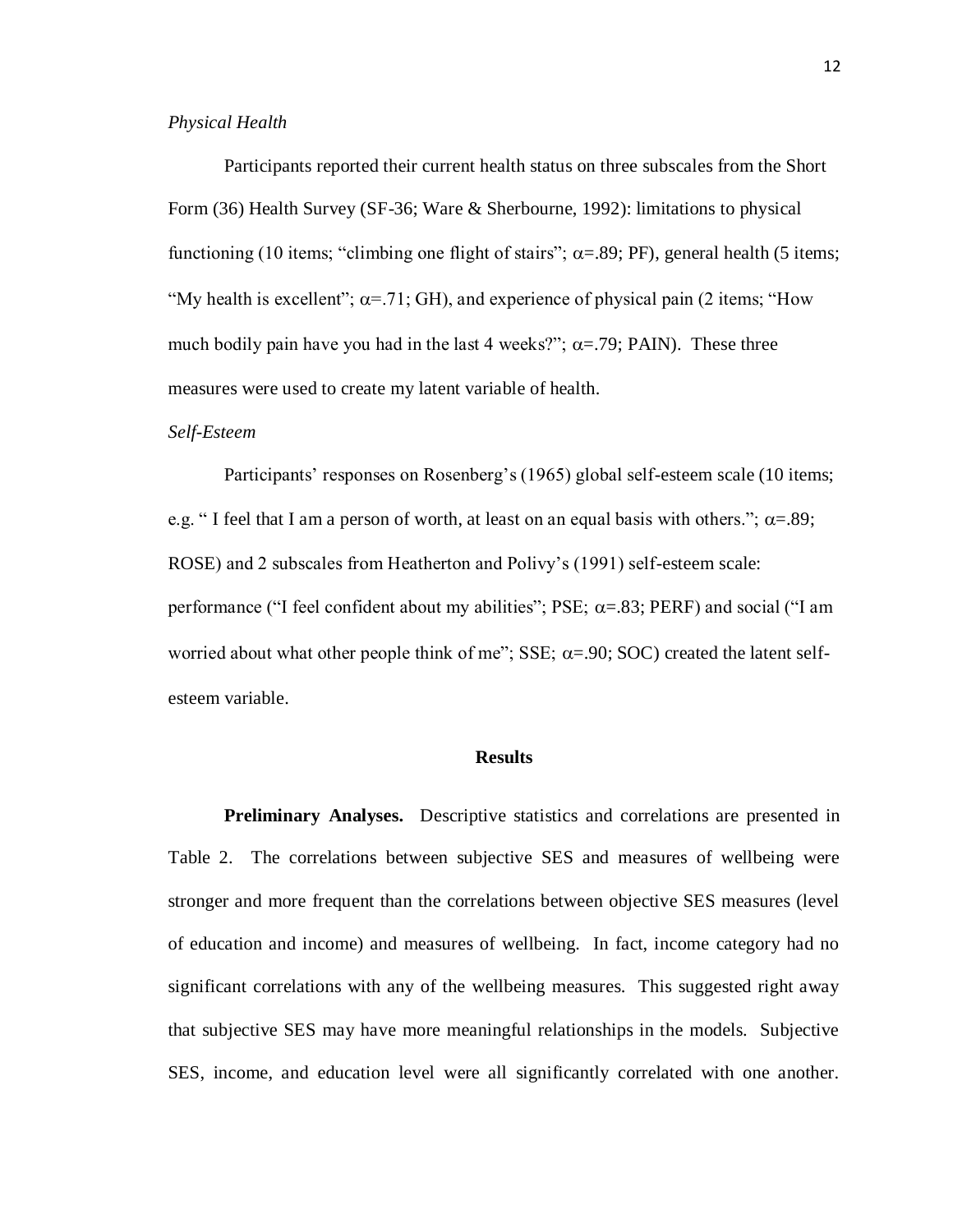Subjective SES and education level were also significantly negatively correlated with stress, although education level was not as strongly correlated with stress as subjective SES. Income category and stress were not significantly related to one another. When examining the correlations, it was also apparent that stress was significantly related to all other measures of wellbeing, including BMI. Interestingly, no measure of SES was significantly correlated with BMI. This preliminary analyses suggested relationships in the data that would be consistent with hypotheses if they were reflected in the models.

|                                                                                                           | 1 | 2        | 3        | 4        | 5      | 6      | 7        | 8                                            | 9        | 10                                                                                        | 11          |
|-----------------------------------------------------------------------------------------------------------|---|----------|----------|----------|--------|--------|----------|----------------------------------------------|----------|-------------------------------------------------------------------------------------------|-------------|
| 1. Subjective SES                                                                                         |   | $.26***$ | $.24***$ | $-23***$ | $-.06$ | .25*** | .28***   | $.17***$                                     | .08      | $.09*$                                                                                    | .05         |
| 2. Education Level                                                                                        |   |          | .20***   | $-.09*$  | $-.06$ | .07    | .19***   | $-01$                                        | $-.01$   | $.10*$                                                                                    | $.09*$      |
| 3. Income Category                                                                                        |   |          |          | $-13$    | .00.   | .02    | .04      | .06                                          | .01      | .09                                                                                       | .01         |
| 4. Perceived Stress                                                                                       |   |          |          |          | $.09*$ |        |          | $-56***$ $-55***$ $-54***$ $-31***$ $-43***$ |          |                                                                                           | $-14**$     |
| 5. <b>BMI</b>                                                                                             |   |          |          |          |        | $-.08$ | $-01$    | $-.08$                                       | $-11*$   | $-18***$ $-20***$                                                                         |             |
| 6. Rosenburg Self-Esteem                                                                                  |   |          |          |          |        |        | $.75***$ | $.68***$                                     | $.19***$ | 34***                                                                                     | .07         |
| 7. Performance Self-Esteem                                                                                |   |          |          |          |        |        |          | $.60***$                                     | 20***    | 20***                                                                                     | .08         |
| 8. Social Self-Esteem                                                                                     |   |          |          |          |        |        |          |                                              | $.20***$ | $28***$                                                                                   | .03         |
| 9. Physical Pain                                                                                          |   |          |          |          |        |        |          |                                              |          | .38***                                                                                    | $.20***$    |
| 10. General Health                                                                                        |   |          |          |          |        |        |          |                                              |          |                                                                                           | 26***       |
| 11. Physical Functioning                                                                                  |   |          |          |          |        |        |          |                                              |          |                                                                                           |             |
| Mean (SD)                                                                                                 |   | 4.5      | 2.93     | 3.13     | 23.69  | 4.89   | 5.28     | 4.20                                         | 9.52     | $(1.23)$ $(1.35)$ $(0.67)$ $(4.98)$ $(1.02)$ $(1.02)$ $(1.39)$ $(1.60)$ $(2.99)$ $(2.26)$ | 19.18 28.85 |
| $\mathbf{M}$ $\mathbf{v}$ $\mathbf{v}$ $\mathbf{v}$<br>$\psi \psi = 0.7$ , $\psi \psi \psi$<br>$\sim$ 001 |   |          |          |          |        |        |          |                                              |          |                                                                                           |             |

Table 2. Correlations and Descriptive Statistics

Note: \**p<.05,* \*\* *p<.01,* \*\*\* *p*< .001

I used structural equation modeling to test my hypotheses. The structure of the models would include the variables SES, stress, and an indicator of wellbeing with paths from SES to wellbeing, SES to stress, and stress to wellbeing (see Figure 2). I hypothesized that SES would be negatively associated with indicators of wellbeing,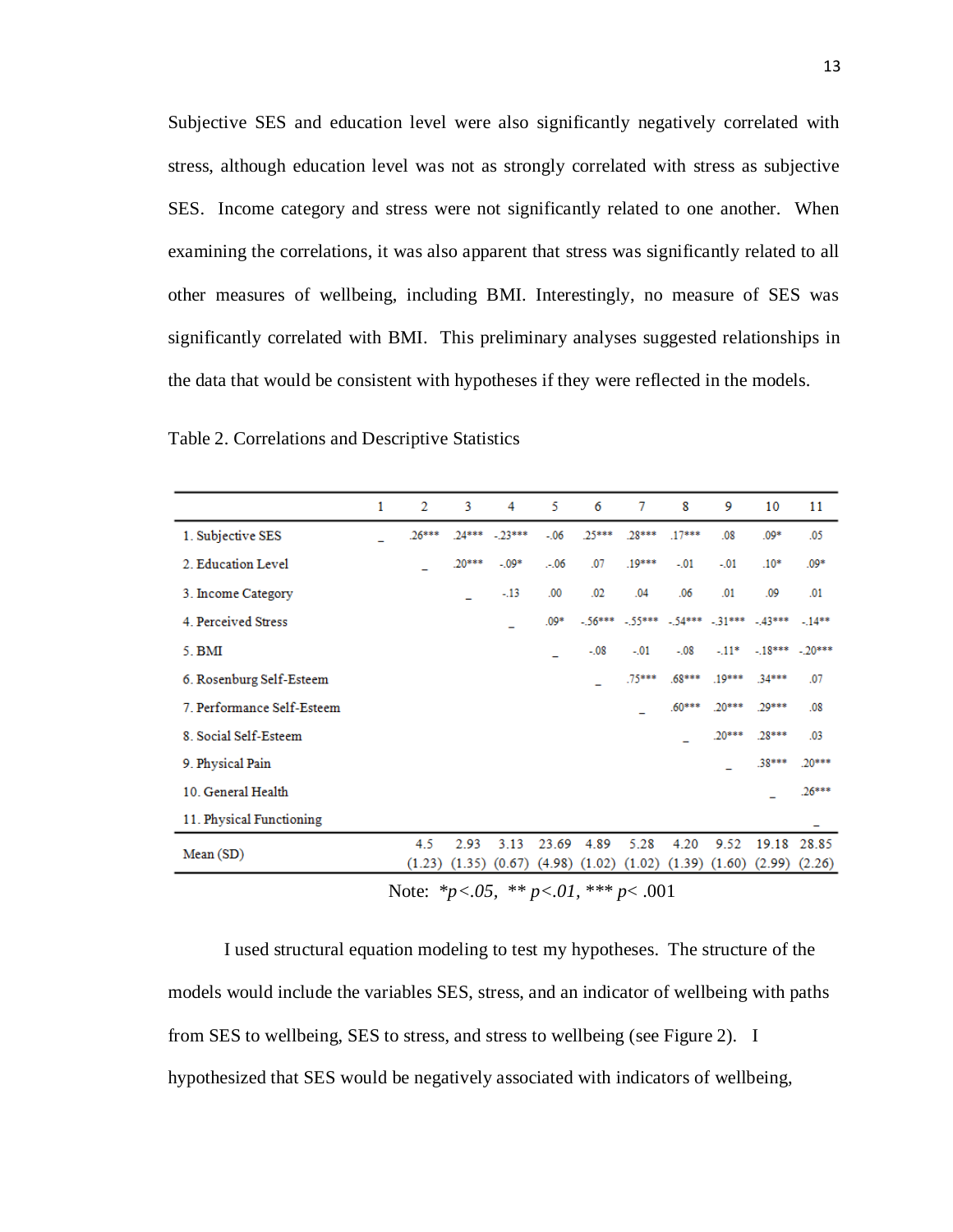specifically BMI, health, and self-esteem. I also predicted that this relationship would be mediated by perceived stress, meaning that the relationship between SES and wellbeing would be as a result of the stress associated with SES. I examined each outcome variable separately and compared three conceptualizations of SES: mixed (objective and subjective) SES, objective SES only, and subjective SES only.





I used criteria outlined by Hu and Bentler (1999) to evaluate good model fit: a nonsignificant chi-square, a root-mean-square error of approximation (RMSEA) value of .05 or lower, and a comparative fit index (CFI) greater than .95. I used the Akaike information criterion (AIC) for model comparison, assuming that a smaller AIC value indicates better fit than another model.

**Age covariate.** In the BMI models, I adjusted for age because age had a significant effect on BMI. Age was not significantly related to health or self-esteem in this sample, so age was removed from all of the health and self-esteem models.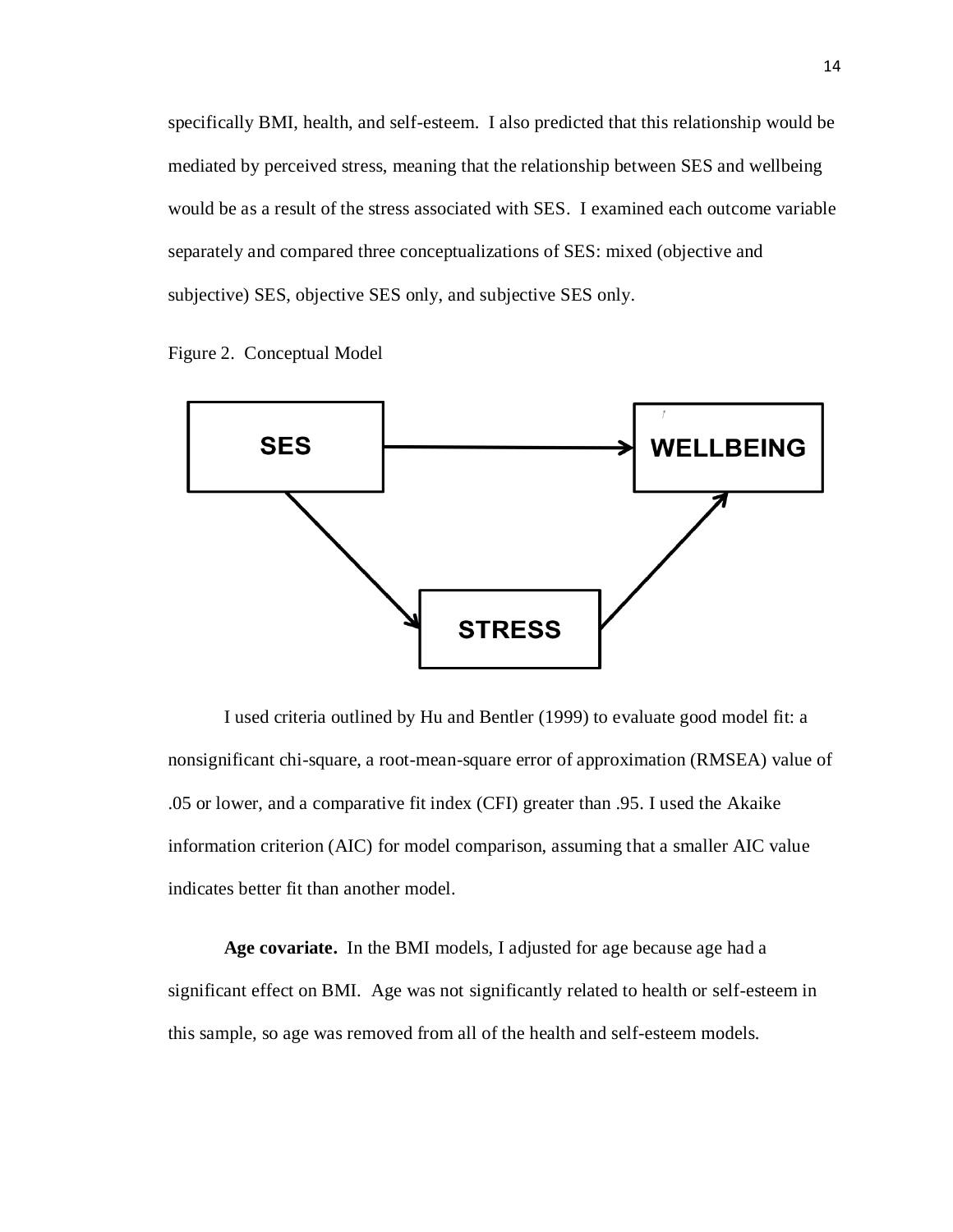# **BMI**

#### *Mixed SES and BMI*

This model was not a good fit for the data  $(\chi^2(6)=52.89, p=.00; CFI=.72,$ *RMSEA*=.115 (CI: .09-.14); *AIC*=94.89; Model comparison: *ΔAIC*saturated=54.00; *ΔAIC*independence=202.26). The model is shown in Figure 3a.

Figure 3a. Mixed SES and BMI



As shown in Figure 3a, age was significantly related to mixed SES ( $\beta = .25$ ,  $p <$ .01) and BMI ( $\beta = .15$ ,  $p < .001$ ) and mixed SES and stress were significantly correlated  $(\beta = -.33, p < .001)$ . The older participants were, the higher their mixed SES and BMI. There was no significant relationship between mixed SES and BMI or between stress and BMI. Coupled with the poor model fit, this model suggested a lack of relationship between the latent variable of mixed SES and BMI.

#### *Objective SES and BMI*

This model fit the data well  $(\chi^2(2)=2.07, p=.38; CFI=.99, RMSEA=.01$  (CI: .00-.08); *AIC*=38.07; Model comparison: *ΔAIC*saturated=40.00; *ΔAIC*independence=102.85) and its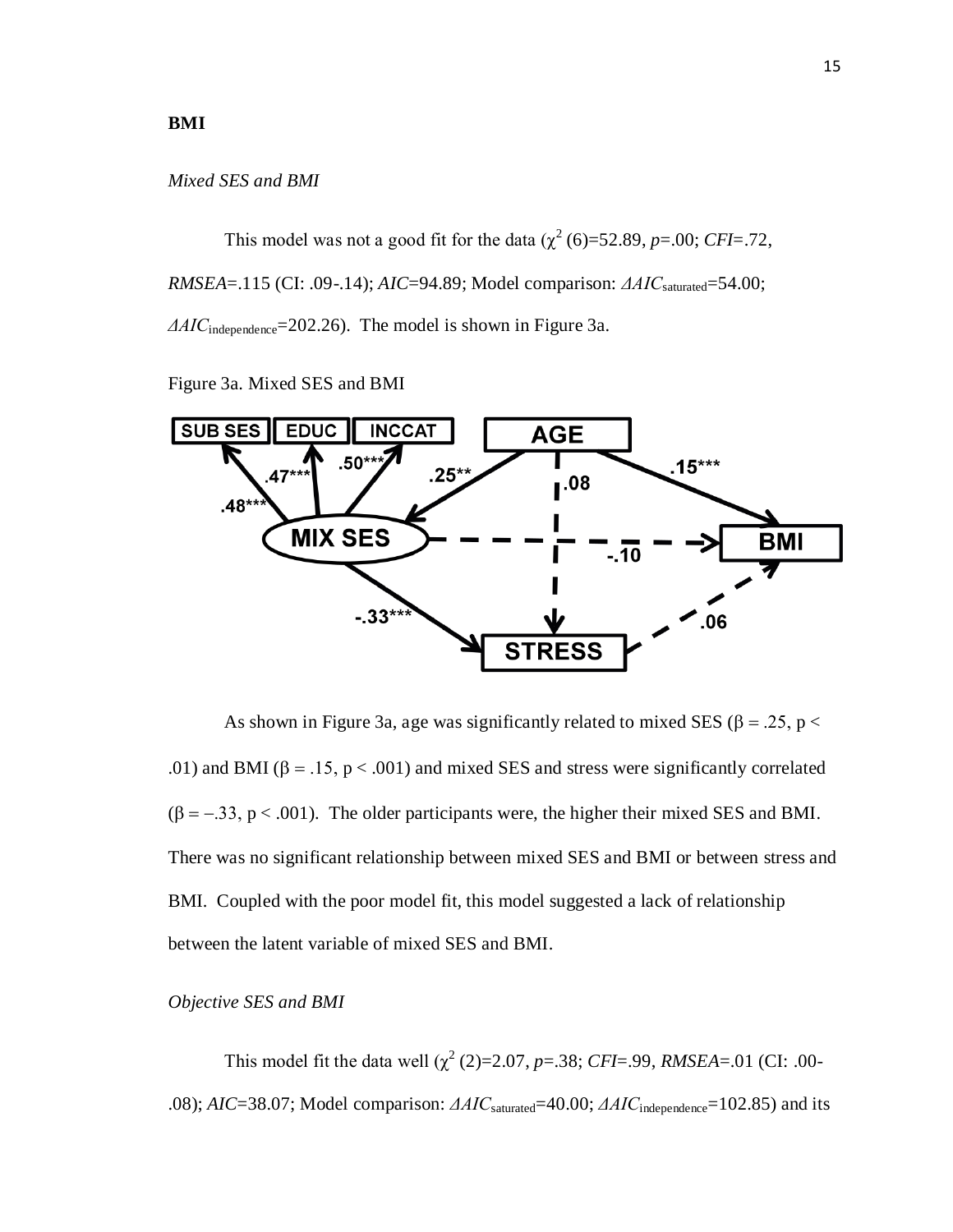paths' significance were similar to those of the mixed SES and BMI model. The model is shown in Figure 3b.



Figure 3b. Objective SES and BMI

In this model, age was significantly related to objective SES ( $\beta = .48$ ,  $p < .001$ ), stress,  $(\beta = .16, p < .05)$  and BMI ( $\beta = .18, p < .01$ ). As participants' age increased, their objective SES, stress, and BMI increased. Objective SES and stress were significantly correlated ( $\beta = -0.32$ ,  $p < 0.01$ ), so as objective SES increased, stress levels decreased. The paths between objective SES and BMI and between stress and BMI were both insignificant, indicating a lack of relationship between objective SES and BMI directly or with stress as a mediator

*Subjective SES and BMI*

Compared to the mixed SES and objective SES models, this model examining subjective SES and BMI had the best fit  $(\chi^2(1)=2.237, p=.53; CFI=1.00, RMSEA=.00)$ (CI: .00-.06); *AIC*=24.24; Model comparison: *ΔAIC*saturated=28.00; *ΔAIC*independence=56.42) with the data set. The model is shown in Figure 3c.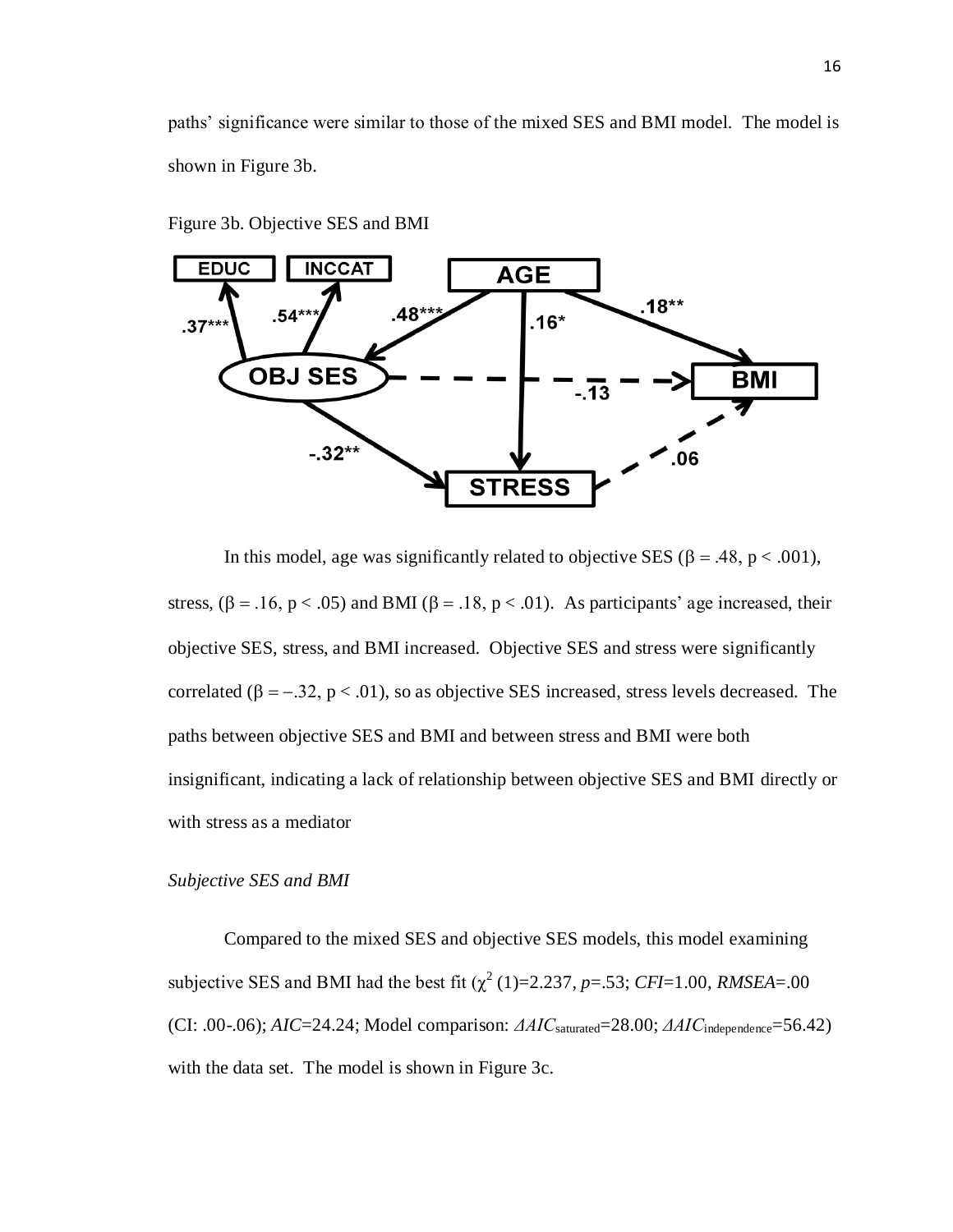Figure 3c. Subjective SES and BMI



In the first test of the model, I found that age was unrelated to both subjective SES and stress and that removing the paths between age and those two variables did not negatively impact the model. The relationship between age and BMI was significant  $(\beta = .12, p < .05)$ . As participants got older, BMI increased. There was no significant relationship between subjective SES and BMI. However, subjective SES was significantly related to stress ( $\beta = -0.23$ ,  $p < .001$ ) and stress was significantly related to BMI ( $\beta$  = .09,  $p$  < .05). As subjective SES decreased, perceived stress increased, in turn increasing BMI. This suggested that subjective SES was related to BMI with stress mediating the relationship.

# **Health**

*Mixed SES and Health*

This model fit the data well  $(\chi^2(12)=16.19, p=.18; CFI=.99, RMSEA=.02$  (CI: .00-.05); *AIC*=62.19; Model comparison: *ΔAIC*saturated=70.00; *ΔAIC*independence=418.34). The model is shown in Figure 4a.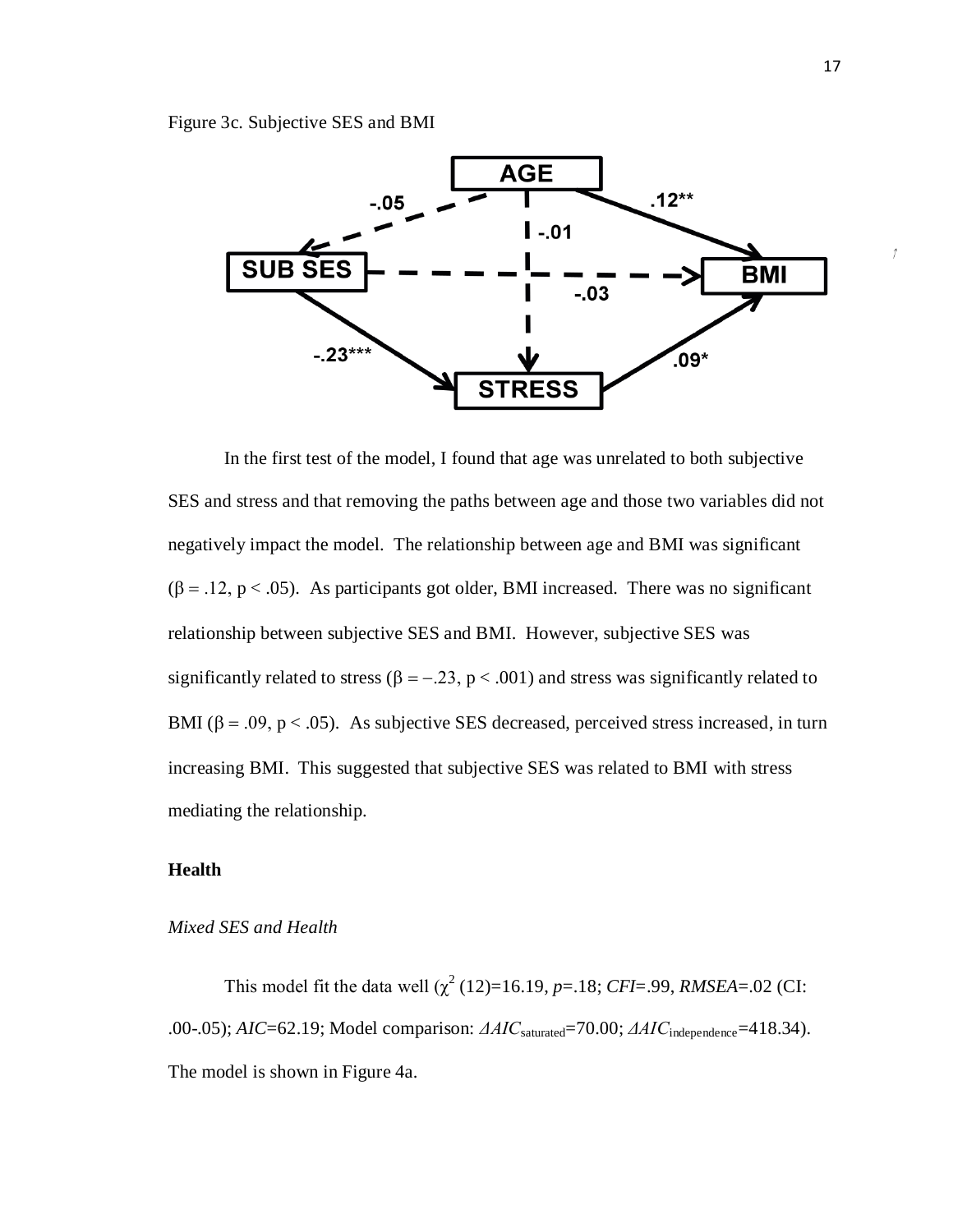Figure 4a. Mixed SES and Health



Mixed SES was related to stress ( $\beta = -.32$ ,  $p < .001$ ) and stress was related to health ( $\beta = -.55$ ,  $p < .001$ ), so as SES decreased, stress increased and in turn increased health. There was no direct relationship between mixed SES and health, so it appears that the relationship between mixed SES and health was indirect, mediated by stress.

*Objective SES and Health*

This model was also a good fit to the data  $(\chi^2(7)=11.88, p=.11; CFI=.98,$ *RMSEA*=.03 (CI: .00-.07); *AIC*=51.89; Model comparison: *ΔAIC*saturated=54.00; *ΔAIC*<sub>independence</sub>=331.04). The model is shown in Figure 4b.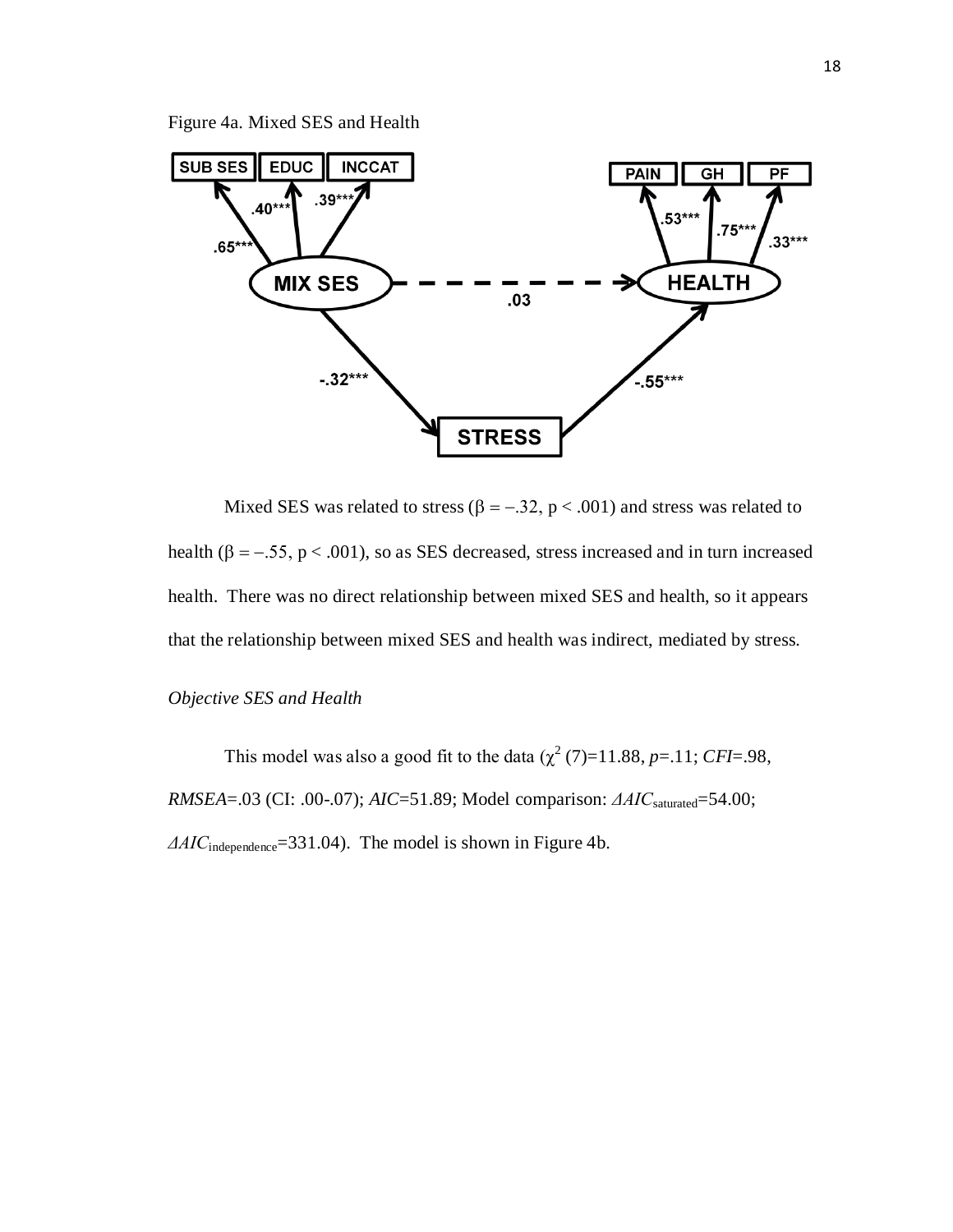Figure 4b. Objective SES and Health



Similar relationships existed in this model as in the model with mixed SES and health: objective SES was negatively related to stress ( $\beta = -0.25$ ,  $p < 0.01$ ) and stress was negatively related to health ( $\beta = -.54$ ,  $p < .001$ ), but a direct relationship between objective SES and health was not significant. The pathways in the model once again indicated that participants of low SES had higher stress levels, leading to lower health ratings.

# *Subjective SES and Health*

This model fit the best of the models examining health  $(\chi^2(4)=4.4, p=.36;$ *CFI*=.99, *RMSEA*=.01 (CI: .00-.06); *AIC*=36.40; Model comparison: *ΔAIC*saturated=40.00; *ΔAIC*independence=322.71). The model is shown in Figure 4c.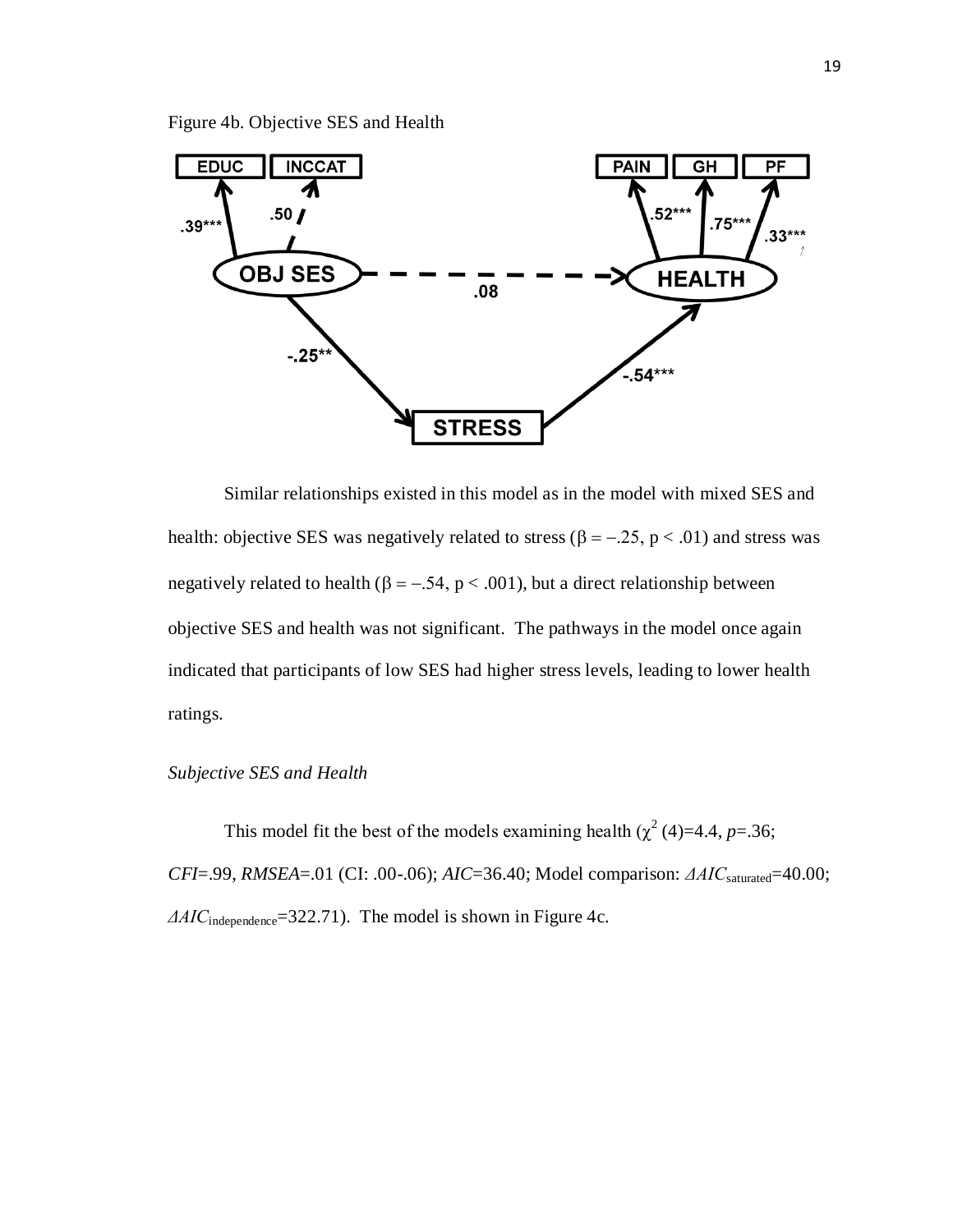Figure 4c. Subjective SES and Health



As seen in Figure 4c, there was no direct relationship between subjective SES and health, but there were significant relationships between subjective SES and stress  $(\beta = -.23, p < .001)$  and between stress and health  $(\beta = -.57, p < .001)$ . Similar to the other health models, lower SES was associated with increased stress which led to lower health ratings. This indicated an indirect effect of subjective SES on health mediated by stress. In contrast to the BMI model, the conclusions regarding the relationship of SES to health are similar regardless of which SES measure is used. Of note, the model fit is best for the subjective SES and health model than the other SES and health models.

# **Self-Esteem**

#### *Mixed SES and Self-Esteem*

This model was not a good fit for the data  $(\chi^2(12)=62.39, p=.00; CFI=.96,$ *RMSEA*=.08 (CI: .06-.11); *AIC*=108.39; Model comparison: *ΔAIC*saturated=70.00; *ΔAIC*independence=1366.379). The model is shown in Figure 5a.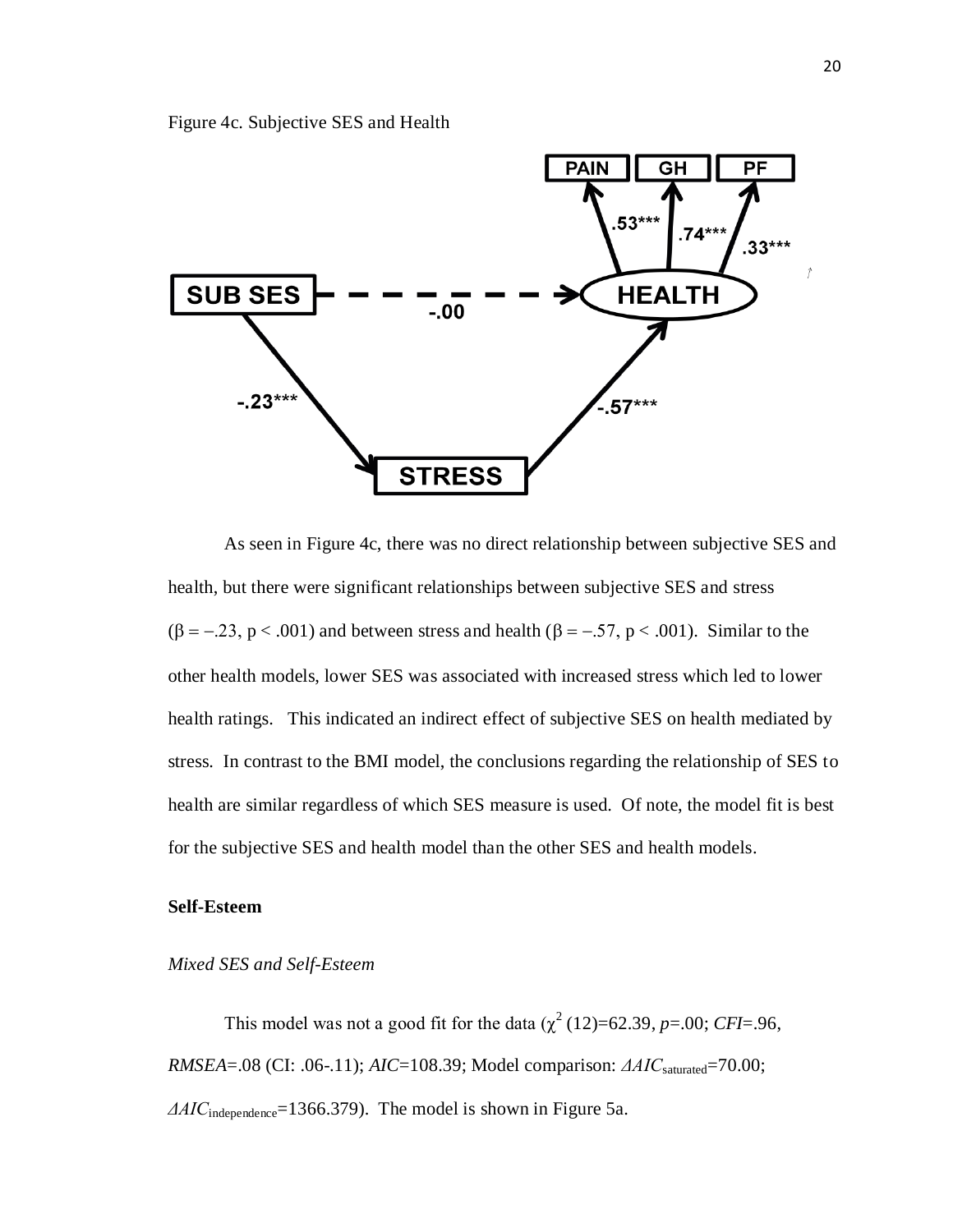Figure 5a. Mixed SES and Self-Esteem



As seen in Figure 5a, the relationship between mixed SES and stress was significant ( $\beta = -0.31$ ,  $p < .001$ ), as well as the relationship between stress and self-esteem  $(\beta = -.60, p < .001)$ . Participants with lower SES were more stressed and participants that were more stressed were lower in self-esteem. The direct path between mixed SES and self-esteem was also positively correlated ( $\beta = .18$ ,  $p < .05$ ), showing that participants with higher mixed SES are also higher in self-esteem.

# *Objective SES and Self-Esteem*

Like the mixed SES and self-esteem model, this model was not a good fit for the data (χ<sup>2</sup> (7)=51.85, *p*=.00; *CFI*=.96, *RMSEA*=.10 (CI: .08-.13); *AIC*=91.85; Model comparison: *ΔAIC*saturated=54.00; *ΔAIC*independence=1259.88). The model is shown in Figure 5b.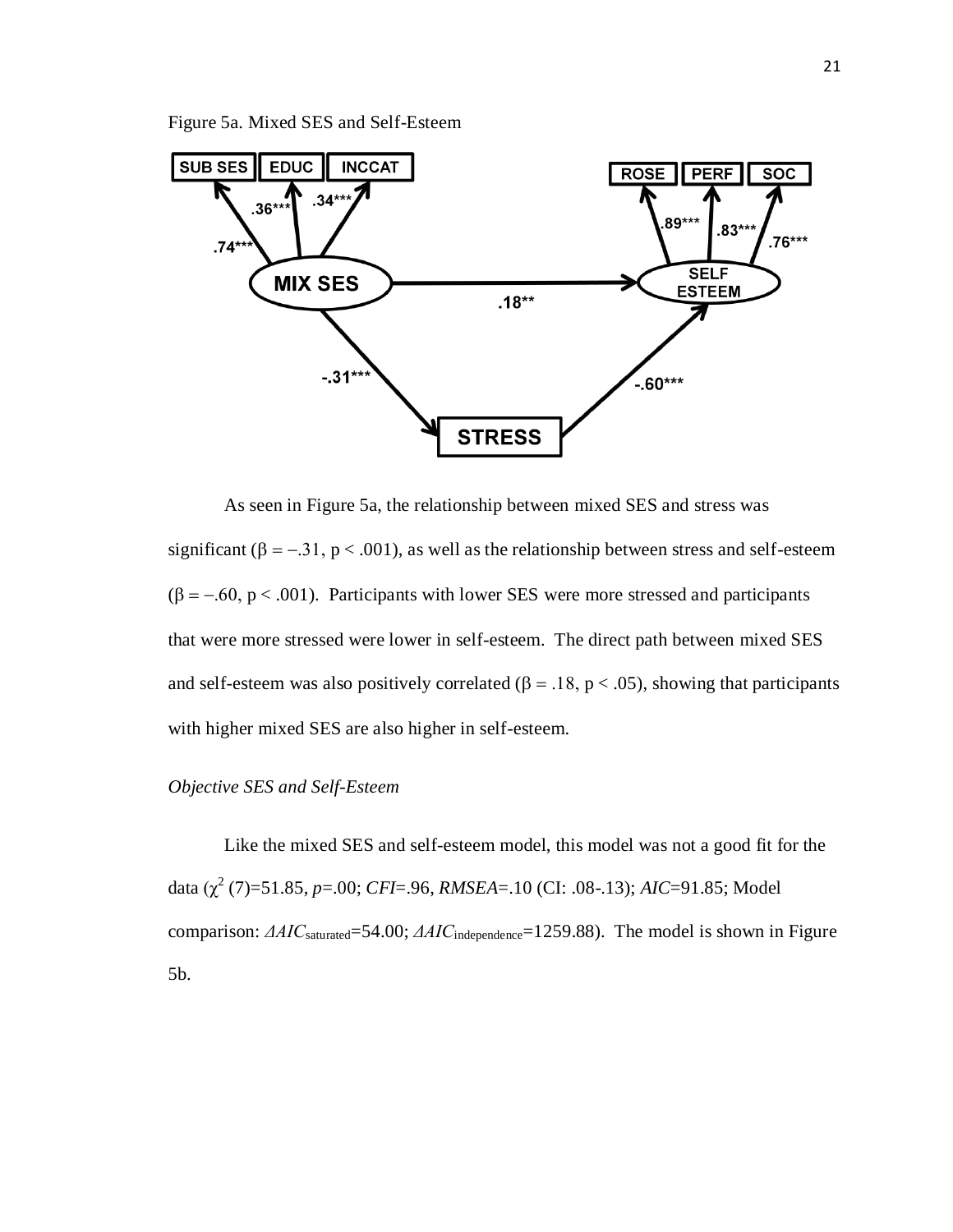Figure 5b. Objective SES and Self-Esteem



As seen in Figure 5b, the path from objective SES to stress ( $\beta = -0.24$ ,  $p < 0.01$ ). and the path between stress and self-esteem was significant ( $\beta = -0.65$ ,  $p < 0.001$ ), showing that lower SES participants were higher in stress and thus had lower self-esteem. Unlike mixed SES, the direct relationship between objective SES and self- esteem was not significant, but the paths from SES to stress and stress to self-esteem suggested an indirect relationship mediated by stress.

# *Subjective SES and Self-Esteem*

This model fit better than the general SES and objective SES and self-esteem models, but it was still not a great fit  $(\chi^2(4)=18.65, p=.00; CFI=.99, RMSEA=.08$  (CI: .05-.12); *AIC*=50.65; Model comparison: *ΔAIC*saturated=40.00; *ΔAIC*independence=1242.87) for the data set. The model is shown in Figure 5c.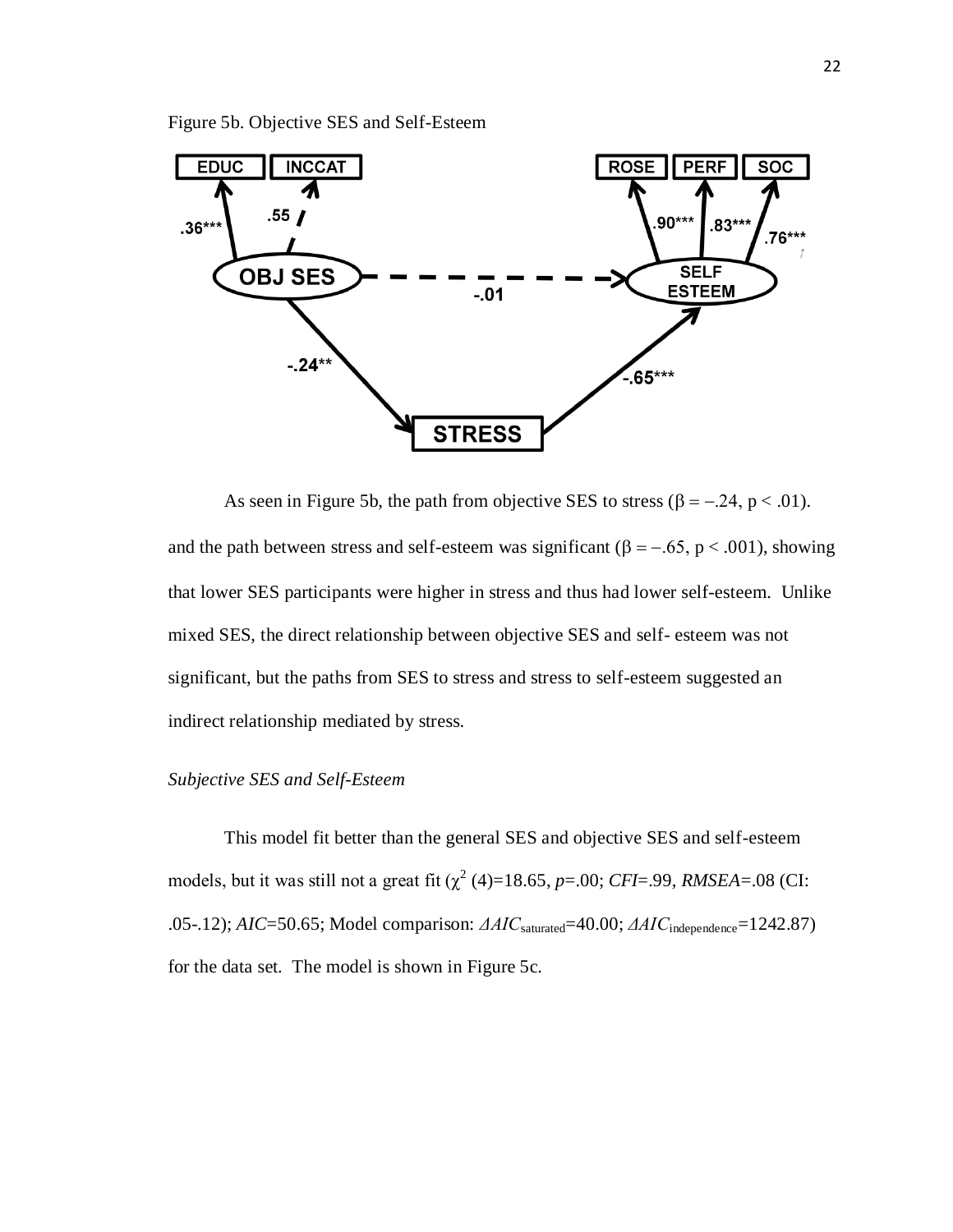



In Figure 5c, subjective SES and stress were significantly related ( $\beta = -0.23$ ,  $p <$ .001), as was the relationship between stress and self-esteem ( $\beta = -.62$ ,  $p < .001$ ). Participants lower in SES were higher in stress and were therefore lower in self-esteem. The direct path between subjective SES and self-esteem was, like the mixed SES and self-esteem model, also significant ( $\beta = .14$ ,  $p < .001$ ), indicating that as participants' subjective SES went up, their self-esteem rose with it. Although the model was not a good fit for the data, because every path in the model was significant ( $p < .001$ ), the model indicated a relationship between subjective SES and self-esteem, both direct and indirect with stress as a mediator.

# **Discussion**

Consistent with predictions, stress mediated the relationship between SES and wellbeing measures in nearly every model. Lower socioeconomic status leads to an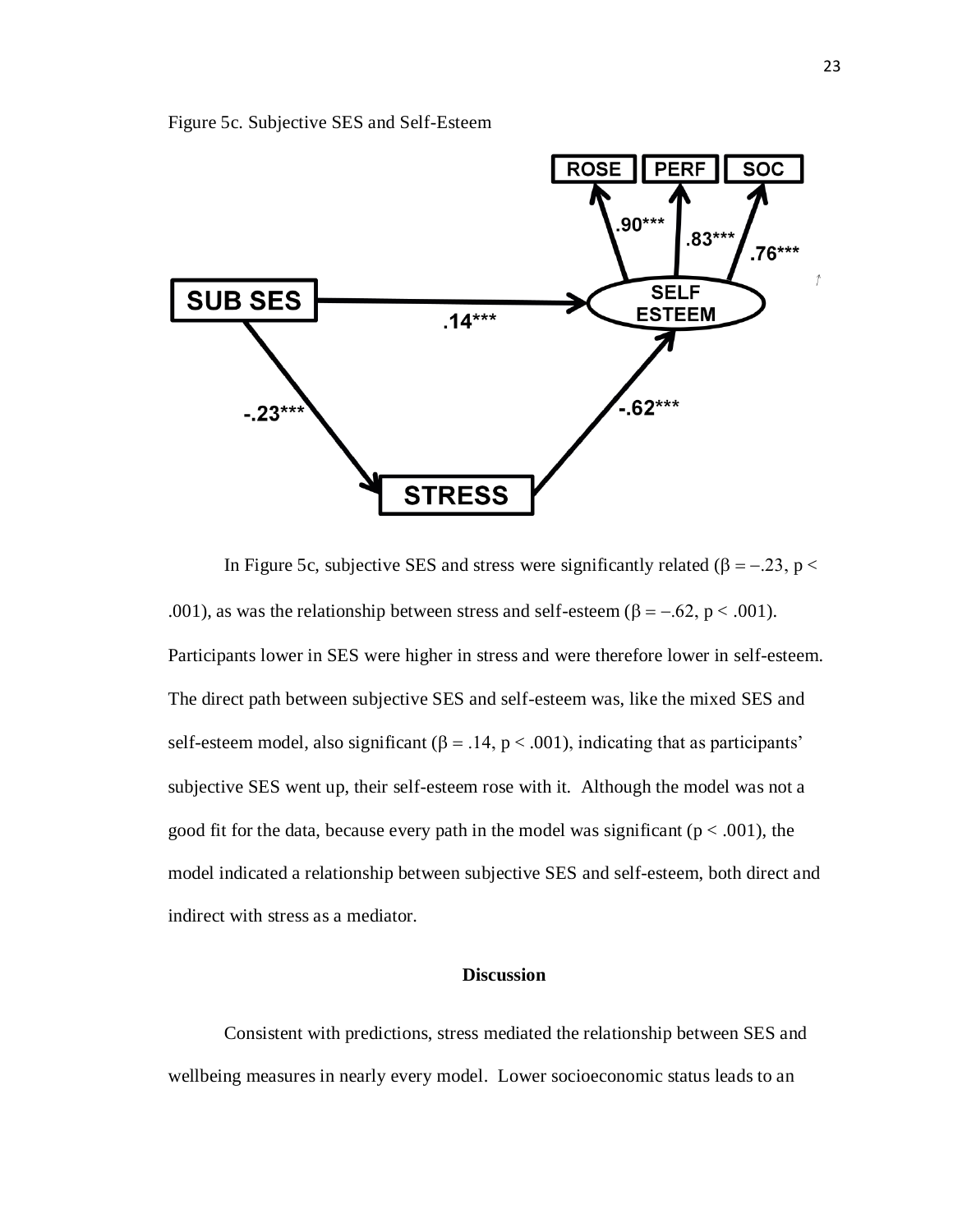increase in stress which in turn raises BMI and lowers health and self-esteem. Subjective SES models were the best fitting models for all wellbeing measures and had the only significant relationships for BMI.

When evaluating the relationship between SES and BMI, subjective SES was the only model to predict an increase in BMI mediated by stress. No model had a direct relationship from SES to BMI. Mixed and objective SES models had significant paths between SES and stress, but did not show a significant relationship between stress and BMI. Subjective SES had significant paths from SES to stress and from stress to BMI, suggesting that a primary reason BMI increases in response to lower subjective SES is because of stress.

When examining the relationship between SES and health, SES did not have a direct significant relationship to health with stress in the models. Although direct paths between SES and health were not significant for any model, all models had significant relationships between SES and stress and between stress and health. This indicates that when stress is in the model, it may be mediating the relationship between SES and health for all types of SES measures.

None of the models were a relatively good fit when examining the relationship between SES and self-esteem. However, when mixed SES was broken down into separate models of objective and subjective SES as predictors of self-esteem, the subjective SES model was the best fit to the data. The significant paths in the subjective SES model reflected similar, yet stronger, relationships than the mixed SES model and the objective SES model, although the objective SES model was the only model to lack a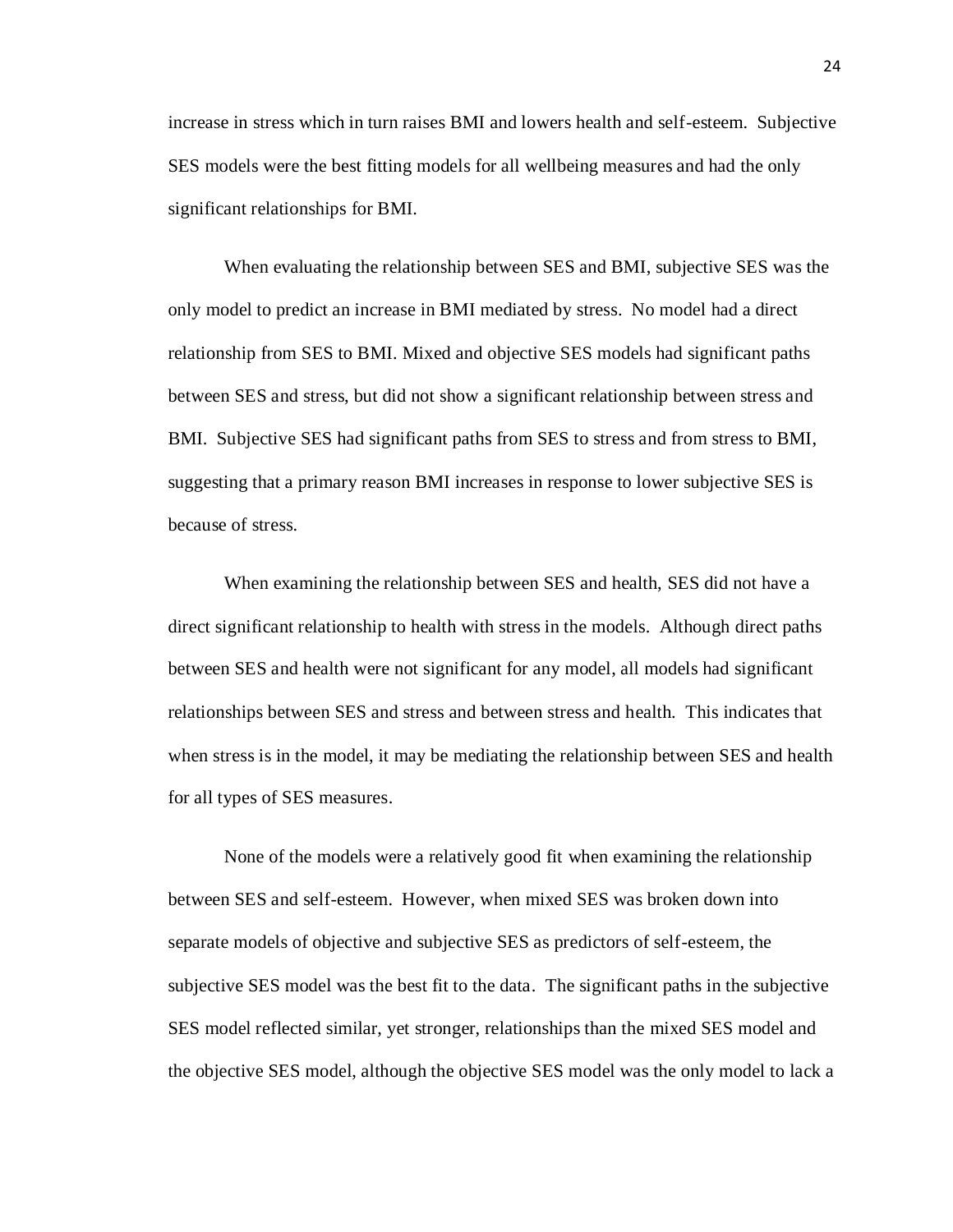direct path from SES to self-esteem. It may be that subjective SES by itself is the best indicator of self-esteem compared to objective or mixed SES because its relationships were similar to mixed SES and it is a more parsimonious measure.

Stress is clearly an important factor in the relationship between socioeconomic status and wellbeing, as it had a mediating effect on the relationship between SES and indicators of wellbeing in most models. The results support Adler et al. (2000) and my hypothesis that low subjective SES may increase stress and that stress acts as a mediator between subjective SES and health indicators. Negative health outcomes are not necessarily the direct product of low socioeconomic status, but rather the stress of being a low SES individual is what produces negative health outcomes. The implications of this research are that more focus should be put on how people feel relative to others than someone's objective status in society.

There are a few potential problems with the current research. First, the sample was made up entirely of women and thus is not representative of the population. Women and men may handle stress differently and thus the results and implications of this research may not be applicable across both genders. Additionally, the BMI measure of participants was based on height and weight measurements that were self-reported by participants and therefore may not be entirely accurate. It would have been ideal to have height and weight measurements taken in person so that it was certain that the BMI values were accurate. Another potential issue noted in research by Singh-Manoux, Marmot, and Adler (2005) is that people's perceptions of their health status may influence their reported socioeconomic status, or that both ratings may be influenced by personality and are inaccurate as a result. However the authors explain that other studies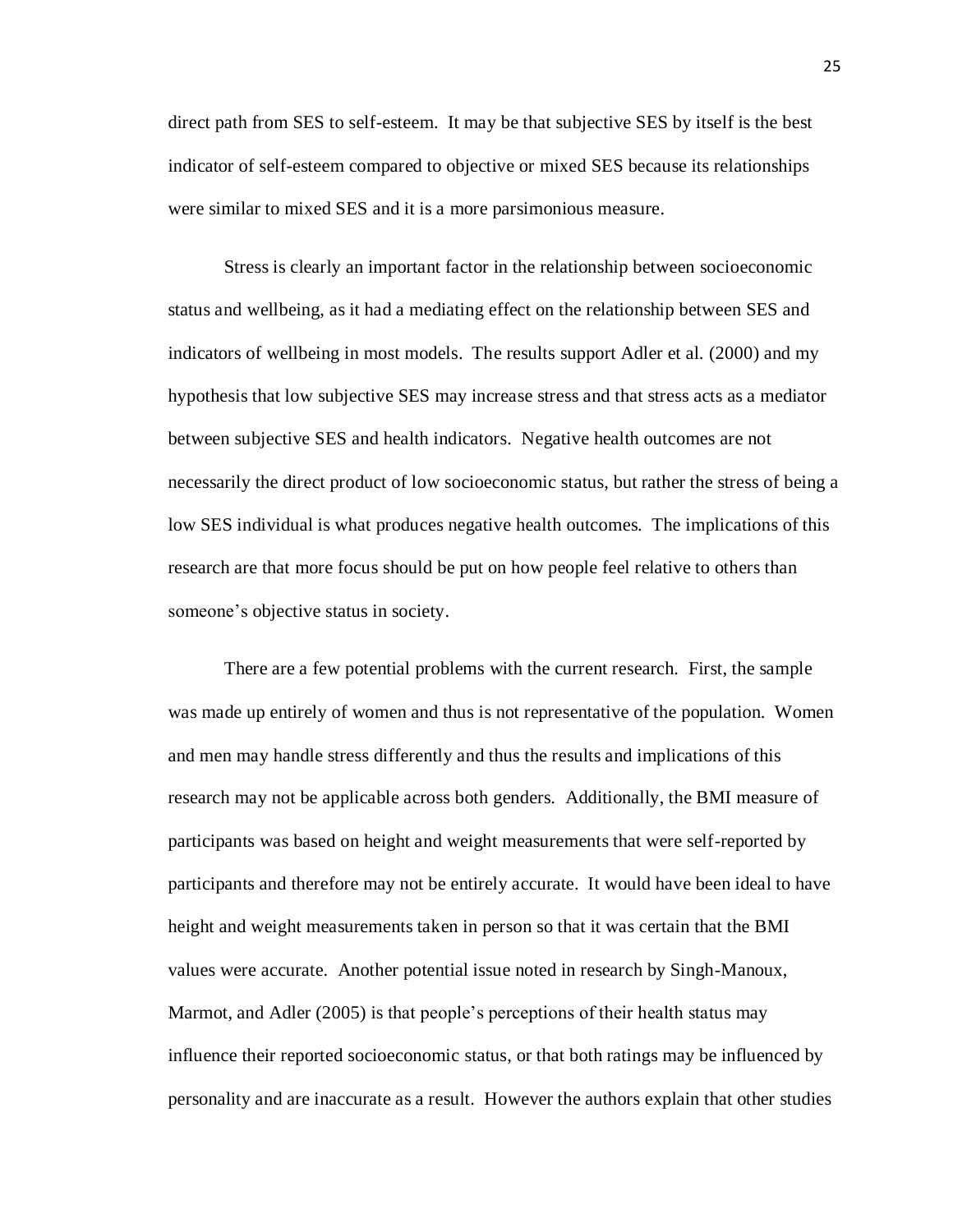show that response bias is not a major explanation and their current study further indicated that it was unlikely to influence the relationship between SES and reported health status.

Other limitations to the research relate to the components of the objective SES and mixed SES variables. Although participants reported which category of annual household income they were in, family size was not reported. This may skew the measure of income, because while a certain annual income might mean a comfortable lifestyle for a household of two, it could mean a very difficult lifestyle for a household of eight. Income per family member of a household could be a more accurate measure of income. Similar problems exist for participants' reported education level. Education is reported by the highest level of education or degree earned, but not all degrees translate to the same opportunities. A degree from a community college and a degree from an Ivy League school would be reported the same way, but the opportunities and implications associated with an Ivy League degree would be very different from that of a community college (Operario et al., 2004). This difference may not be apparent in objective SES measures, but could be better reflected in a measure of subjective SES.

Missing data may also be a limitation to the results of the current research, as not every participant responded to every item in the questionnaire. As it is preferable to keep as much data as possible in the sample, the estimations in the models were created using a procedure called Full Information Maximum Likelihood (FIML) to handle the missing data. However not all of the missing data was necessarily random. Income category was missing data from 112 participants and it is possible that some of these participants could have been very low income which made them feel uncomfortable responding to this

26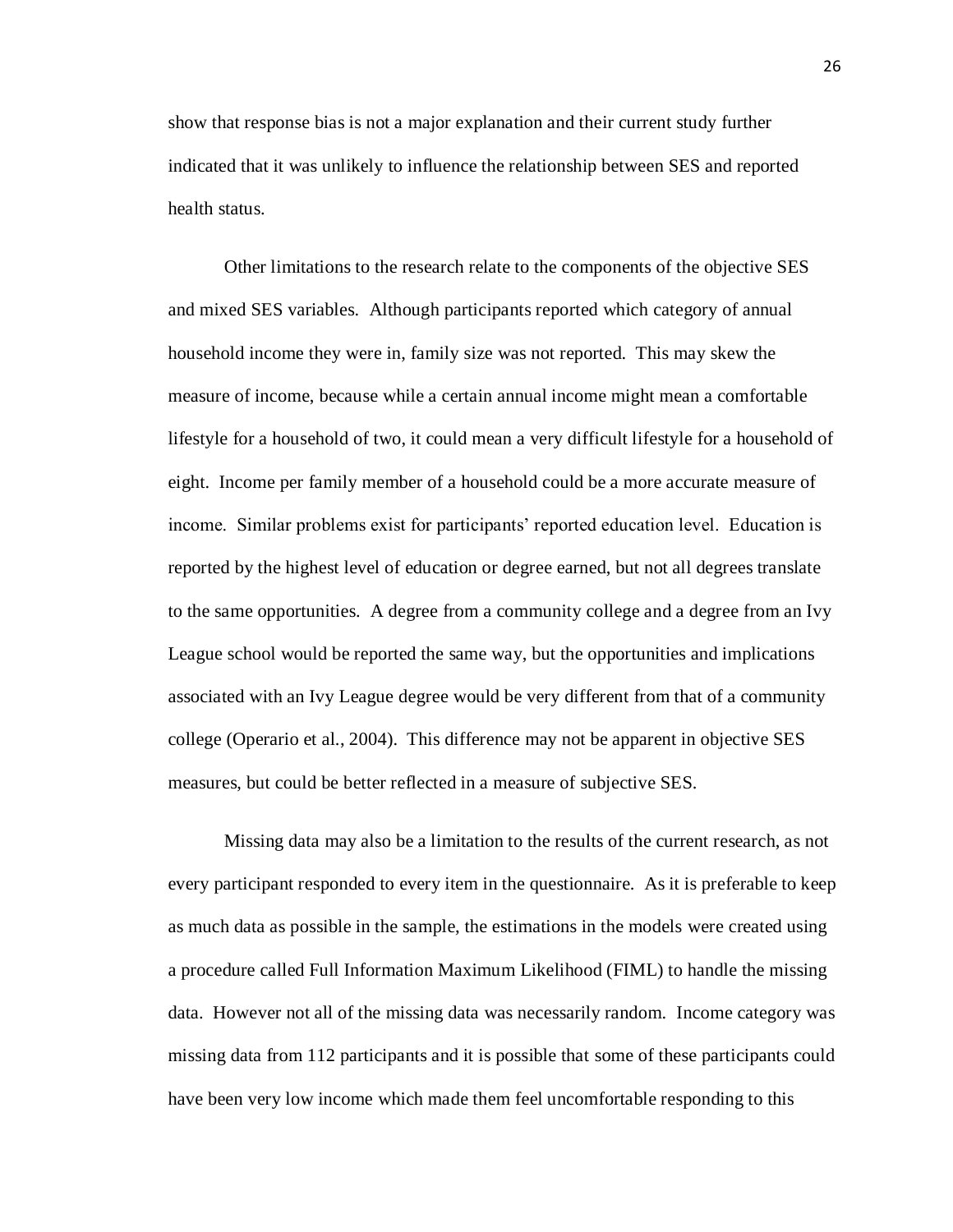measure. Because income category was a key component of the objective and mixed SES variables, this could have skewed the results. I was also unable to examine indirect relationships between variables because of the missing data.

Despite these flaws, the results of this research deliver an important message. The effect that SES has on indicators of wellbeing is because of stress that is negatively associated with SES. The fact that stress was a mediator in this relationship suggests that methods aimed at reducing stress could ultimately help to improve people's wellbeing. Current policies in the United States often focus on solving these problems directly, such as remedying health by increasing access to care or working to reduce obesity rates by promoting better nutrition and fitness habits among children and adults. In addition to these efforts, creating policies and initiatives aimed at reducing stress could also potentially yield improvements in wellbeing. Policies should encourage neighborhoods, schools, and communities to provide more outdoor activities, entertainment and shows, classes, parks, gardens, and other areas for people to go to relax and take a step back from their busy, stressful lives.

Reducing the stigma associated with low SES could be another way to improve wellbeing, as the perception of low SES is strongly negatively related to stress. I see this as a much more difficult endeavor than implementing policies to assist with stress reduction because money and material possessions are praised and valued so strongly. To reduce the stigma of low SES, interventions could begin in younger populations such as school-age children. A policy as simple as implementing a dress code could prevent others from passing judgment and criticism on a child from a low SES family because of the way they dress. Through all years of schooling, school systems should find ways to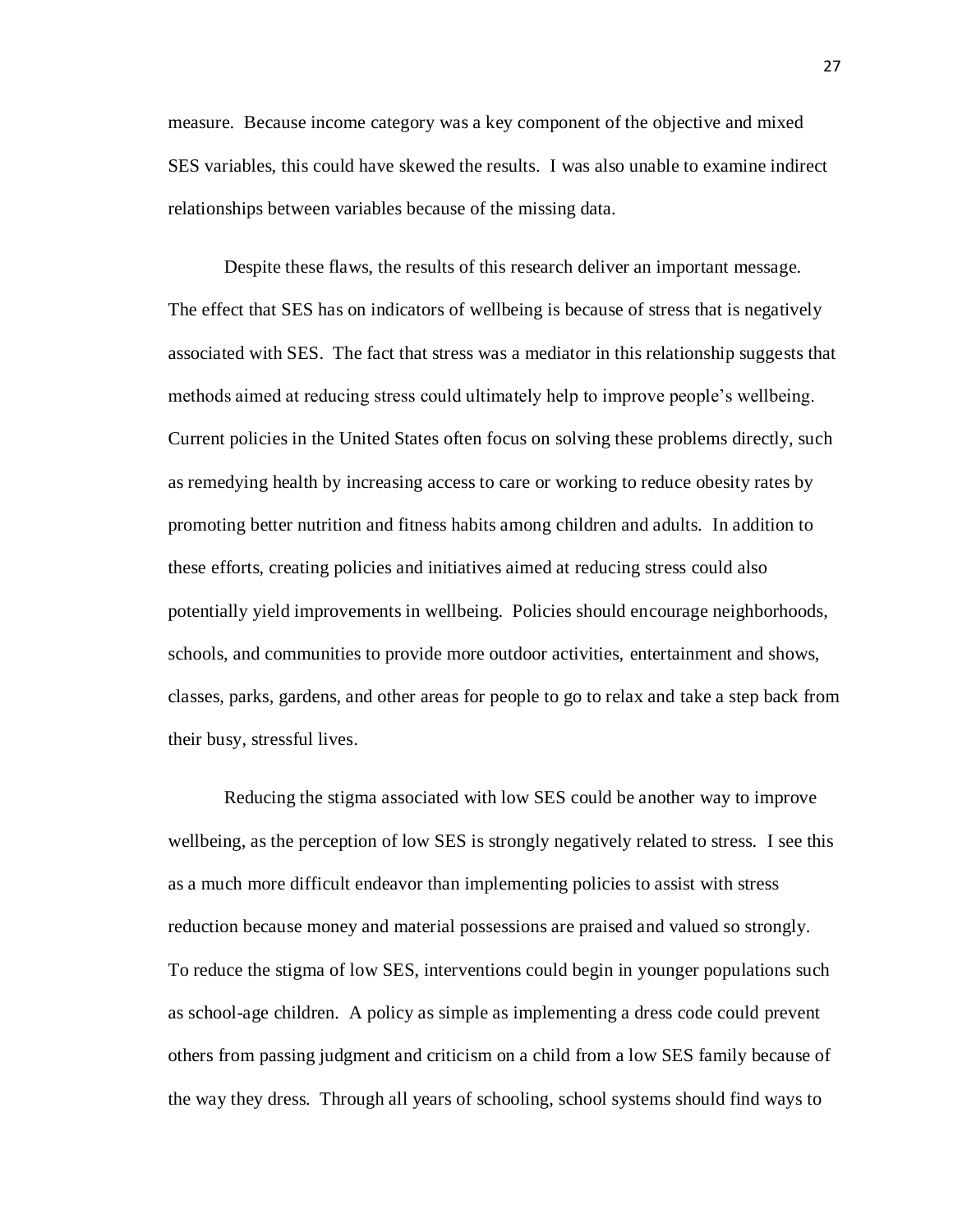emphasize to children and teenagers that social status is not a permanent state, but one that may be changed. Every student should be given equal guidance, support, and encouragement regardless of their SES so that they may feel less singled out, and therefore less stigmatized. Although it may be a far cry to attempt to close the growing income gap across society, there are possibilities and opportunities available to reduce, in the words of Walt Whitman, the "contrasts high and low"--the feeling and stigma of relative inequality.

Future research could examine what other health indicators are related to subjective socioeconomic status and stress. Use of both male and female participants would be especially helpful, as well as evaluating the associations between SES, stress, and health indicators over a cross-sectional or longitudinal study to see how the relationships develop and whether they strengthen or weaken with age. Studies could also aim to examine how to reduce the stigma associated with low socioeconomic status.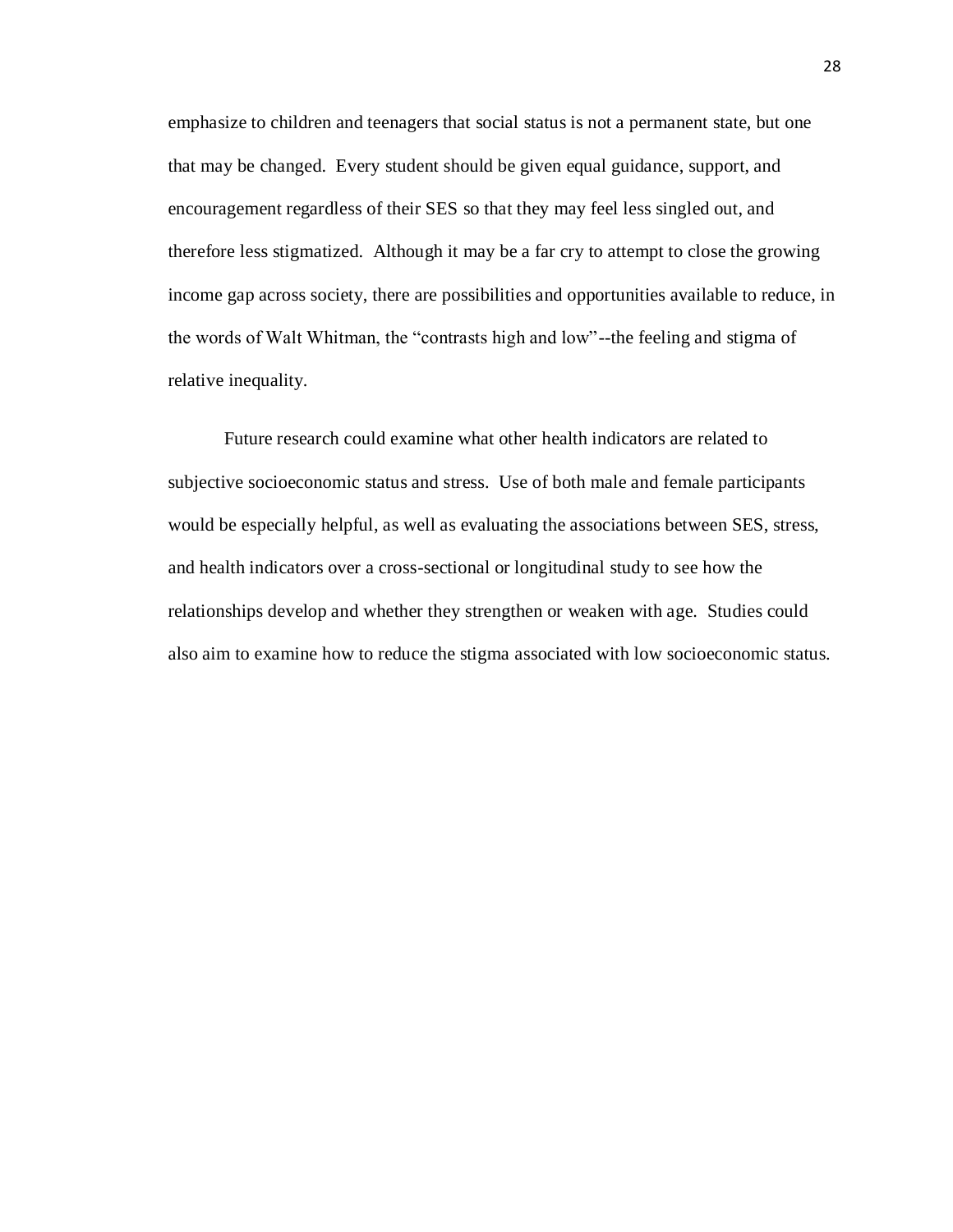#### References

- Adler, N. E., & Coriell, M. (1997). Socioeconomic status and women's health. In S.J. Gallant, G.P. Keita, & R. Royak-Schaler (Ed.), *Health care for women: Psychological, social, and behavioral influences*. Washington, DC: American Psychological Association.
- Adler, N. E., Epel, E. S., Castellazzo, G., & Ickovics, J. R. (2000). Relationship of subjective and objective social status with psychological and physiological functioning: Preliminary data in healthy white women. *Health Psychology, 19*, 586-592.
- Ball, K. & Crawford, D. (2005). Socioeconomic status and weight change in adults: A review. *Social Science & Medicine, 60(9)*, 1987-2010.
- Cohen, S., Kamarck T., & Mermelstein R. (1983). A global measure of perceived stress. *Journal of Health and Social Behavior 24(4)*, 385–396.
- Corcoran, K., Crusius, J., & Mussweiler, T. (2011). Social comparison: Motives, standards, and mechanisms. In D. Chadee (Ed.), *Theories in social psychology.* (119-139). Oxford, UK: Wiley-Blackwell.
- Estes, C. (1995). Mental health issues for the elderly: Key policy elements. In M. Gatz (Ed.), *Emerging issues in mental health and aging* (303-327). Washington, D.C.: American Psychological Association.
- Fairchild, H. (1984). School size, per-pupil expenditures, and academic achievement. *Review of Public Data Use*, *12*, 221-229.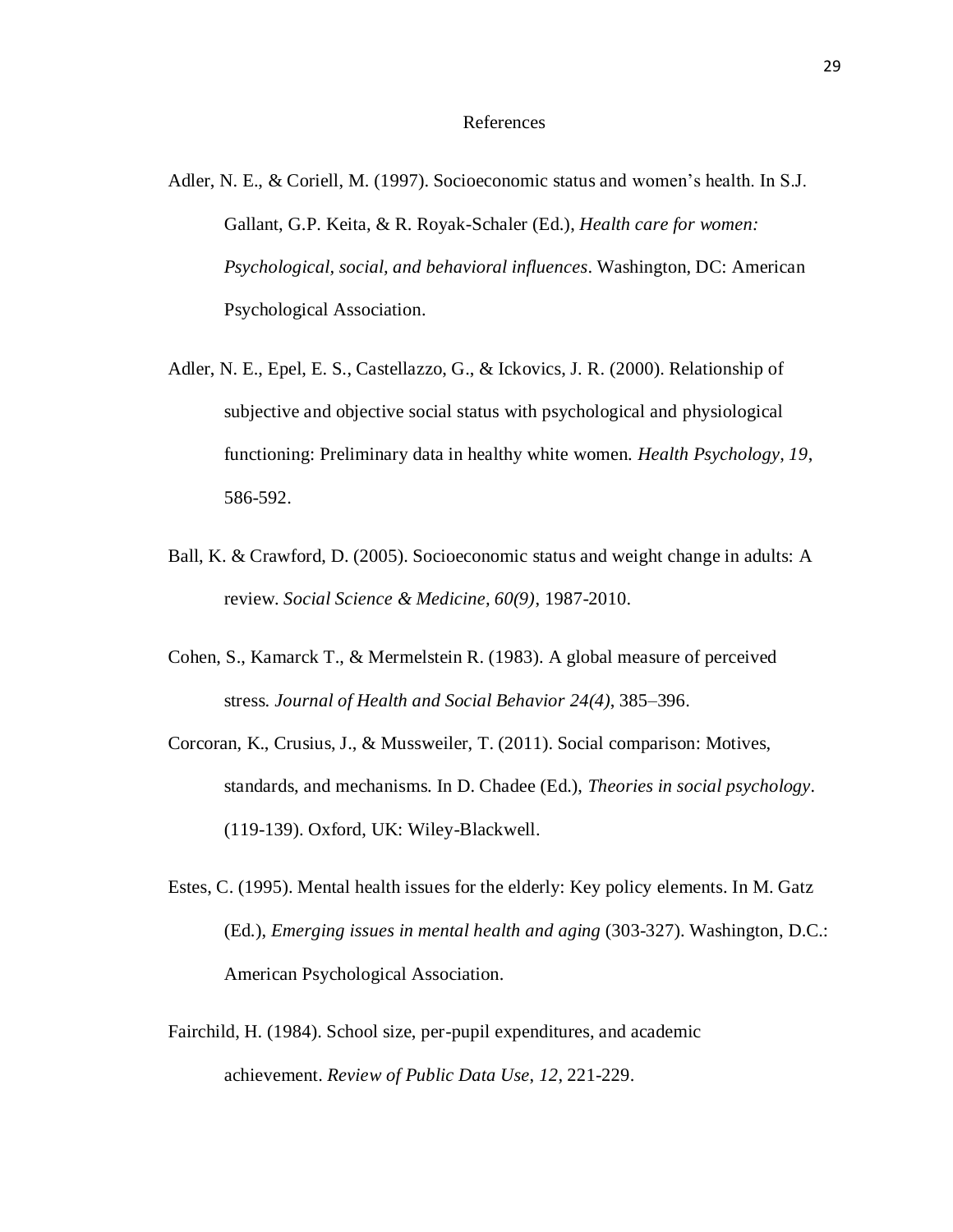- Festinger, L. (1954). A theory of social comparison processes. *Human Relations, 7(2),* 117-140.
- Heatherton, T. F., & Polivy, J. (1991). Development and validation of a scale for measuring state self-esteem. *Journal of Personality and Social Psychology, 60,* 895-910.
- Herbert, B. (2008). Sharing the pain. *The New York Times.* Retrieved from <http://www.nytimes.com/2008/03/11/opinion/11herbert.html>
- Hu, L., & Bentler, P. M. (1999). Cutoff criteria for fit indexes in covariance structure analysis: Conventional criteria versus new alternatives. *Structural Equation Modeling, 6(1),* 1-55.
- Hu, J., Li, C., & Wang, D. (2006). Relationship between self-esteem and mental health of normal college students. *Chinese Journal of Clinical Psychology, 14(6)*, 620-621.
- Kraus, M. W., Piff, P. K., & Keltner, D. (2009). Social class, sense of control, and social explanation. *Journal of Personality and Social Psychology, 97*, 992-1004.
- Lantz, P. M., House, J. S., Mero, R. P., & Williams, D. R. (2005). Stress, life events, and socioeconomic disparities in health: Results from the American's changing lives study. *Journal of Health and Social Behavior, 46(3)*, 274-288.
- Lott, B. (2012). The social psychology of class and classism. *American Psychologist*. *67(8)*, 650-658.
- Neff, K. D. (2011). Self-compassion, self-esteem, and well-being. *Social and Personality Psychology Compass, 5(1)*, 1-12.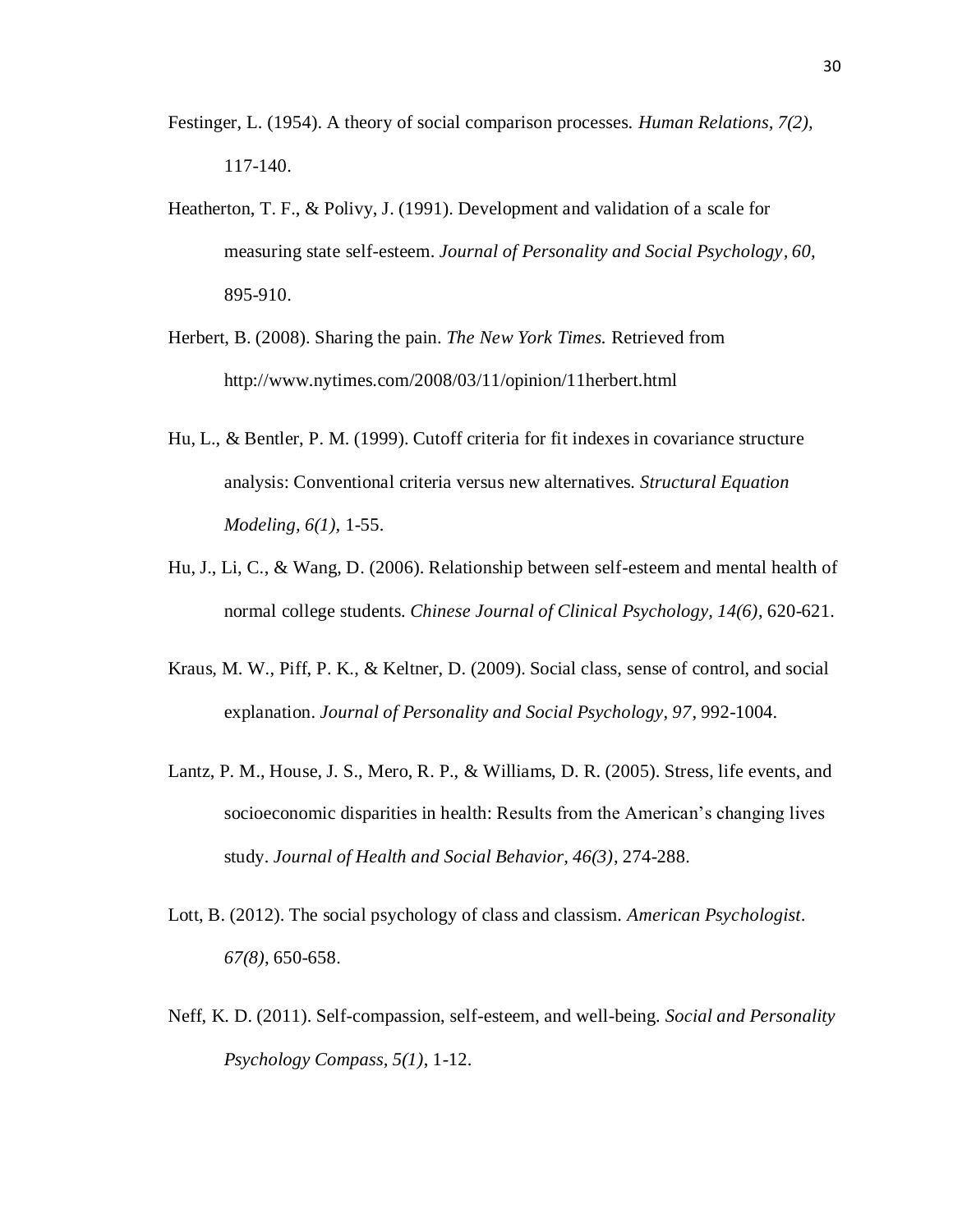- Malka, A. & Miller, D. T., (2007). Political-economic values and the relationship between socioeconomic status and self-esteem. *Journal of Personality, 71(1)*, 25- 42.
- Marmot, M. G., Davey Smith, G., Stansfeld, S., Patel, C., North, F., Head, J., et al. (1991). Health inequalities among British civil servants: The Whitehall II study. *The Lancet*, *337*, 1387-1393.
- Marmot, M.G., Shipley, M.J. and Rose, G. (1984). Inequalities in death: Specific explanations of a general pattern? *Lancet, 1*, 1003–1006.
- Mendes, W.B., Blascovich, J., Major, B., & Seery, M. (2001). Challenge and threat responses during downward and upward social comparisons. *European Journal of Social Psychology, 31*, 477-497.
- National Center for Health Statistics. (1995). *Health: United States*. Hyattsville, MD: U.S. Public Health Service.
- Operario, D., Adler, N.E., & Williams, D.R. (2004). Subjective social status: Reliability and predictive utility for global health. *Psychology and Health, 19(2)*, 237-246.
- Ostrove, J. M., Adler, N. E., Kuppermann, M., & Washington, A. E. (2000). Objective and subjective assessments of socioeconomic status and their relationship to selfrated health in an ethnically diverse sample of pregnant women. *Health Psychology, 19(6)*, 613-618.
- Rosenberg, M. (1965). *Society and the Adolescent Self-Image.* Princeton, NJ: Princeton University Press.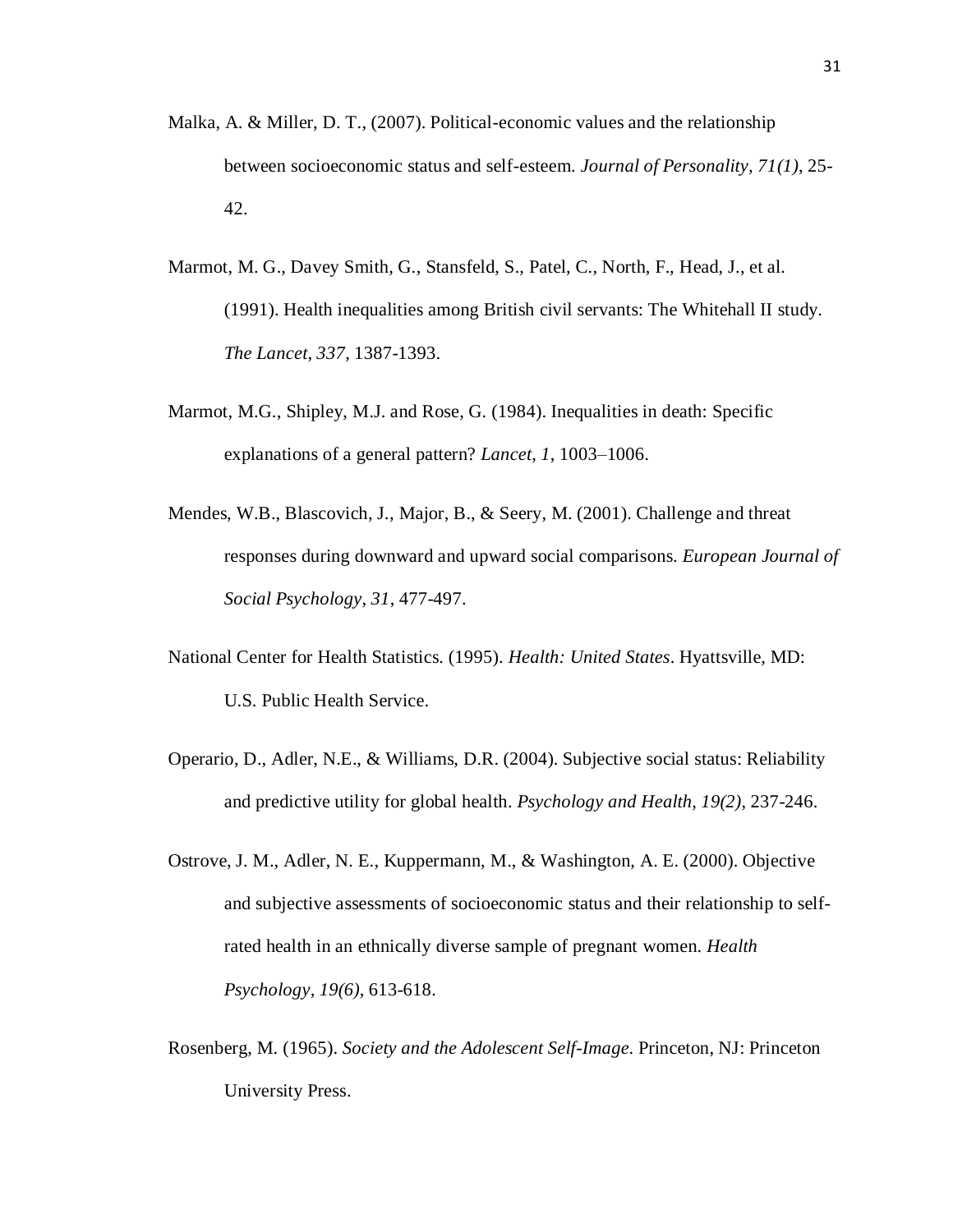- Singh-Manoux, A., Marmot, M. G., & Adler, N. E. (2005). Does subjective social status predict health and change in health status better than objective status? *Psychosomatic Medicine, 67(6)*, 885-861.
- Tavernise, S., & Gebeloff, R. (2011). New way to tally poor recasts view of poverty. *The New York Times.* Retrieved from http://www.nytimes.com/2011/11/08/us/povertygets-new-measure-at-censusbureau.html
- Twenge, J. M., & Campbell, W. K. (2002). Self-esteem and socioeconomic status: A meta-analytic review. *Personality & Social Psychology Review, 6*, 59–71.
- Ware, J. E., & Sherbourne, C. D. (1992). The MOS 36-item short-form health survey (SF-36): I. Conceptual framework and item selection. *Medical Care*, *30*(6), 473- 483.
- Wilkinson, R. G. & Pickett, K. E. (2009). Income inequality and social dysfunction. *Annual Review of Sociology, 55*, 493-511.